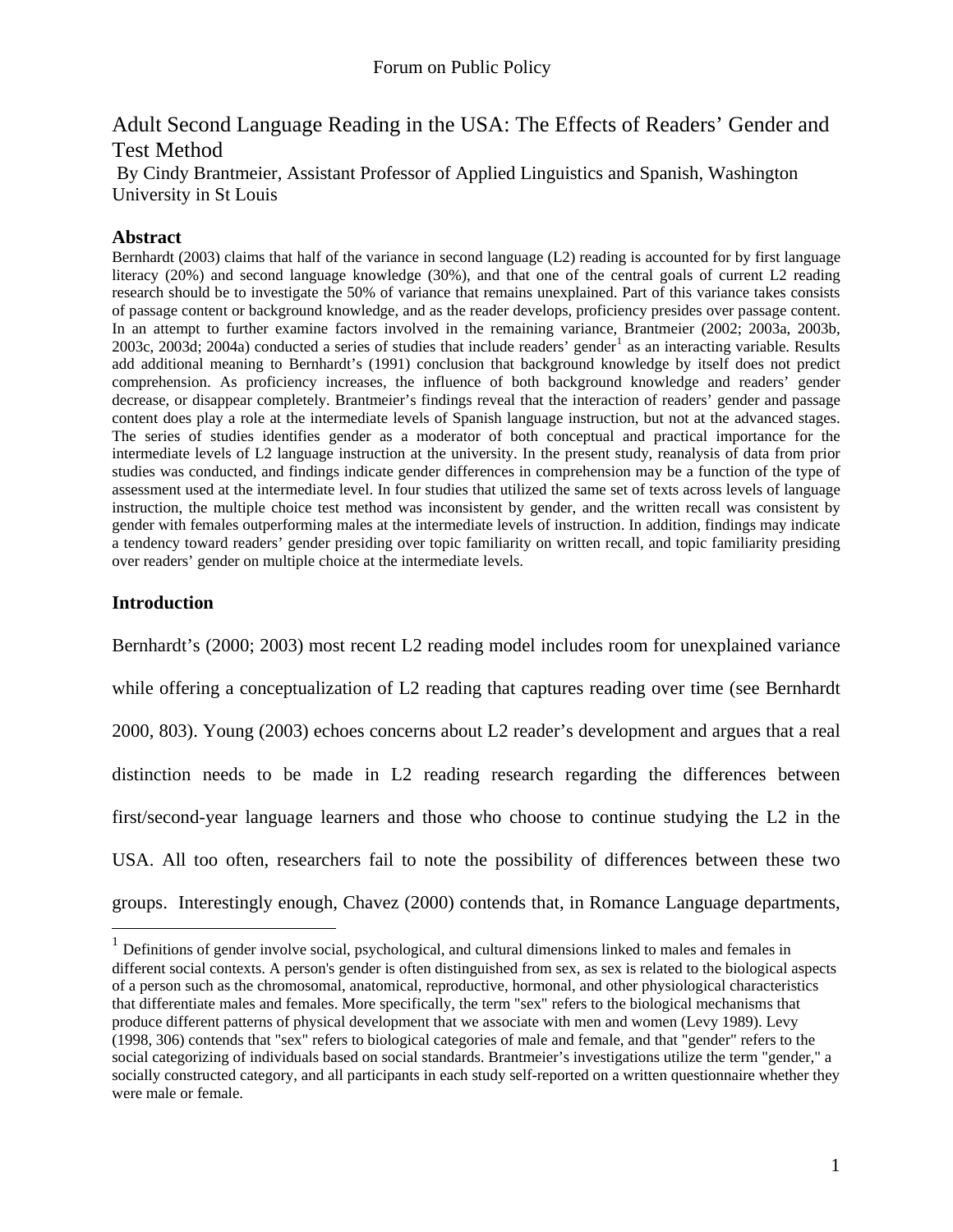females outnumber males 4 to 1 at the beginning levels, and this gap widens the higher the level of instruction. Prior studies (Brantmeier 2002; 2003a, 2003b, 2003c, 2003d; 2004a) attempted to explore if gender has an impact on the L2 reading process, and in doing so relied on Bernhardt's (2003) model to help explain the body of findings in a cogent and consistent manner.

There are a number of models of the L2 reading process, but the most comprehensive, interactive one that first captured both bottom-up and top-down processing is the Bernhardt Model (1991). This model combines both cognitive and social perspectives on reading as it offers both text-driven and reader-based views of the L2 reading process. This integrative perspective assumes that reading development and reading proficiency exist. The model encompasses micro-level features, such as word recognition, phonemic/graphemic features and syntax, as well as macro-level features, such as background knowledge and perceptions (both knowledge-driven features). Word recognition is defined as the attachment of semantic value, and phonemic/graphemic decoding entails the process involved in how L2 readers are influenced by the way words look or sound when interpreting a text. Syntactic feature recognition involves the interpretation of the relationship of words (Bernhardt 1991). To borrow Bernhardt's (1991, 170) explanation of a micro-level feature of the model, "…word recognition, represented as an exponential curve, posits that in the early stages of proficiency errors that can be attributed to vocabulary difficulties are fairly common." Background knowledge is whether the text makes sense with respect to a reader's existing knowledge, and perception is the reconciliation of each part of the text to preceding and succeeding elements. To clarify a macro-level aspect, Bernhardt (1991, 170) states that with background knowledge "… the rate of errors due to both content knowledge and knowledge constructed during comprehension decreases as proficiency increases." By re-examining prior databases, the present paper attempts to capture L2 reading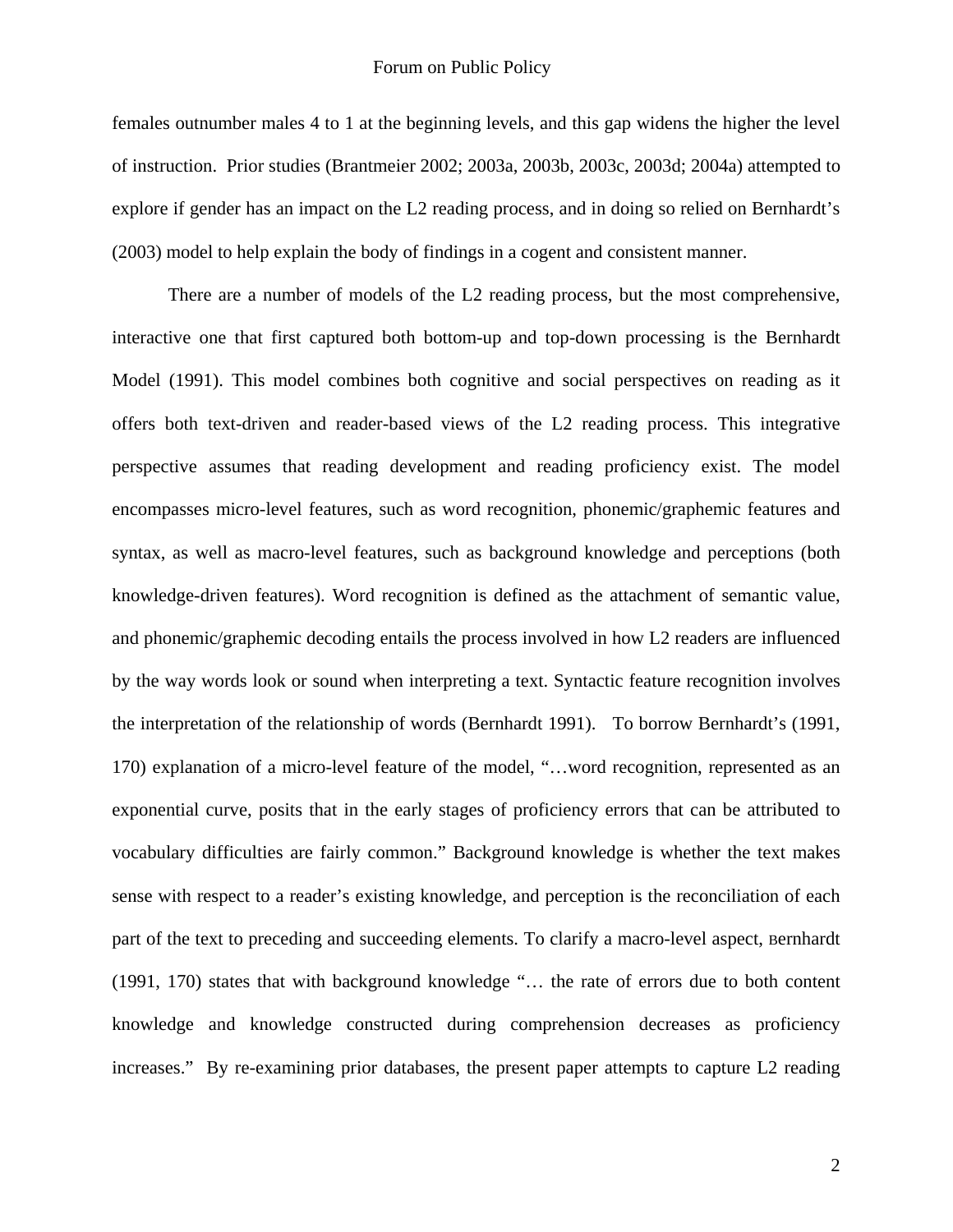over time while simultaneously examining both stable and transient reader characteristics. In doing so, an important finding related to assessment tasks emerges.

## **Individual Learner Differences**

 $\overline{a}$ 

The unexplained variance in L2 reading may include factors related to individual learner differences. To date, it appears that there is no all-embracing or comprehensive theory of individual difference variables (IDVs) in second language acquisition (SLA) research (Brantmeier 2003d; Skehan 1991; Ellis 1994) let alone second language reading. Reviews of IDV research identify and classify IDV variables in different ways, and consequently IDVs are left without uniform and consistent designation. IDVs may consist of learner's beliefs, affective states, age, aptitude, learning style, motivation and personality. A few reviews include gender as an IDV (Cook 1991; Larson, Freeman, and Long 1991), and most investigations generally explore these factors in oral, communicative situations.<sup>[2](#page-2-0)</sup> Furthermore, it appears that reviews on IDVs have not included studies conducted on reading comprehension (Skehan 1991; Oxford and Ehrman 1993). Because of the disparities in the classification of IDVs in SLA, it is difficult to make predictions based on prior research in this area; however, the following question can be formulated: Can we account for variation in L2 readers' performance by considering gender and other IDVs along with the development and progress of the reader? Most recently, in a book on individual differences in second language learning, Dornyei (2005) claims that gender affects every aspect of the language learning process and that this issue warrants a book on its own. The present study serves as one step in that direction.

<span id="page-2-0"></span><sup>&</sup>lt;sup>2</sup> See Brantmeier (2003d) for a summary and discussion of books that review L2 research concerning IDVs. The discussion demonstrates the importance attached to IDVs by different authors, but it also reveals the disparities regarding which IDVs are considered to be of greatest importance.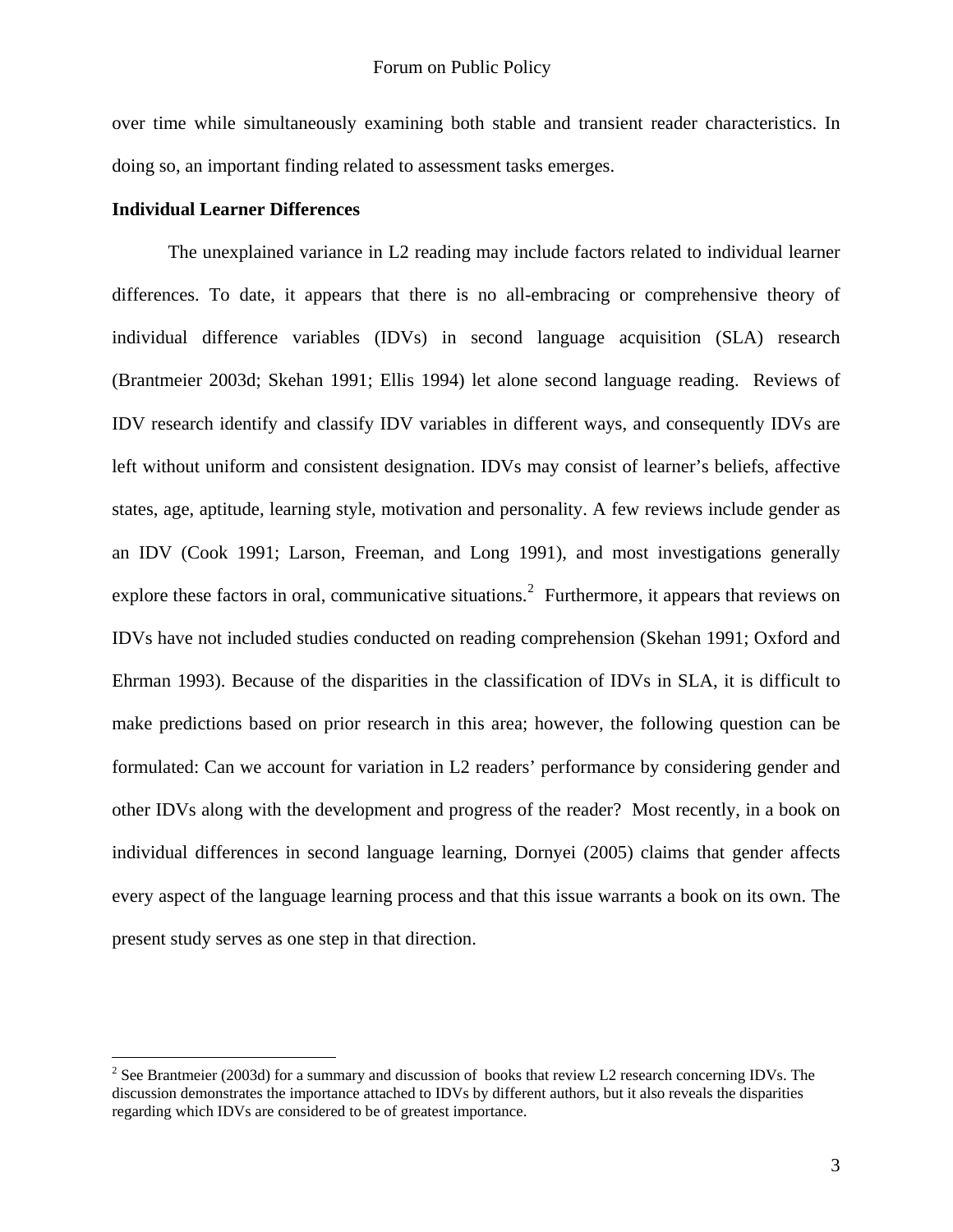## **Levels of Foreign Language Instruction**

The first and second year L2 courses in Romance Language departments in the USA generally utilize communicative language teaching methodologies that emphasize the development of speaking and listening skills. After this, at the intermediate levels, the focus usually shifts to the development of reading and writing skills with culture and civilization as a major component. Students often read newspapers, magazines, and vignettes from history books, and they may write about what they read. The reading of complete, authentic texts usually begins at the advanced levels of language instruction with courses on advanced grammar and composition. Consequently, the instructional practices shift from a focus on language skills to an emphasis on text analysis and interpretation. The objective of most advanced language courses is to prepare students for the level of reading and writing required in the literature and linguistic courses. In most universities students in the advanced language courses enroll because they choose to, not because they are obliged to take the course in order to fulfill general language requirements. These courses are usually required for the major or minor. At this point we know very little about readers at the advanced levels of language instruction in empirical terms, and it is at this stage of acquisition where more L2 reading research is needed (Brantmeier 2001; Young 2003).

#### **L2 Reading and Passage Content**

 $\overline{a}$ 

As is evidenced by research on passage content and background knowledge, the field of L2 reading has continuously shown great concern about the cultural contexts of the learner, but has given surprisingly little attention to the culture of gender.<sup>[3](#page-3-0)</sup> Does gender play a role in L2

<span id="page-3-0"></span> $3$  Belcher (2001) discusses gender as a factor in research on L2 writing.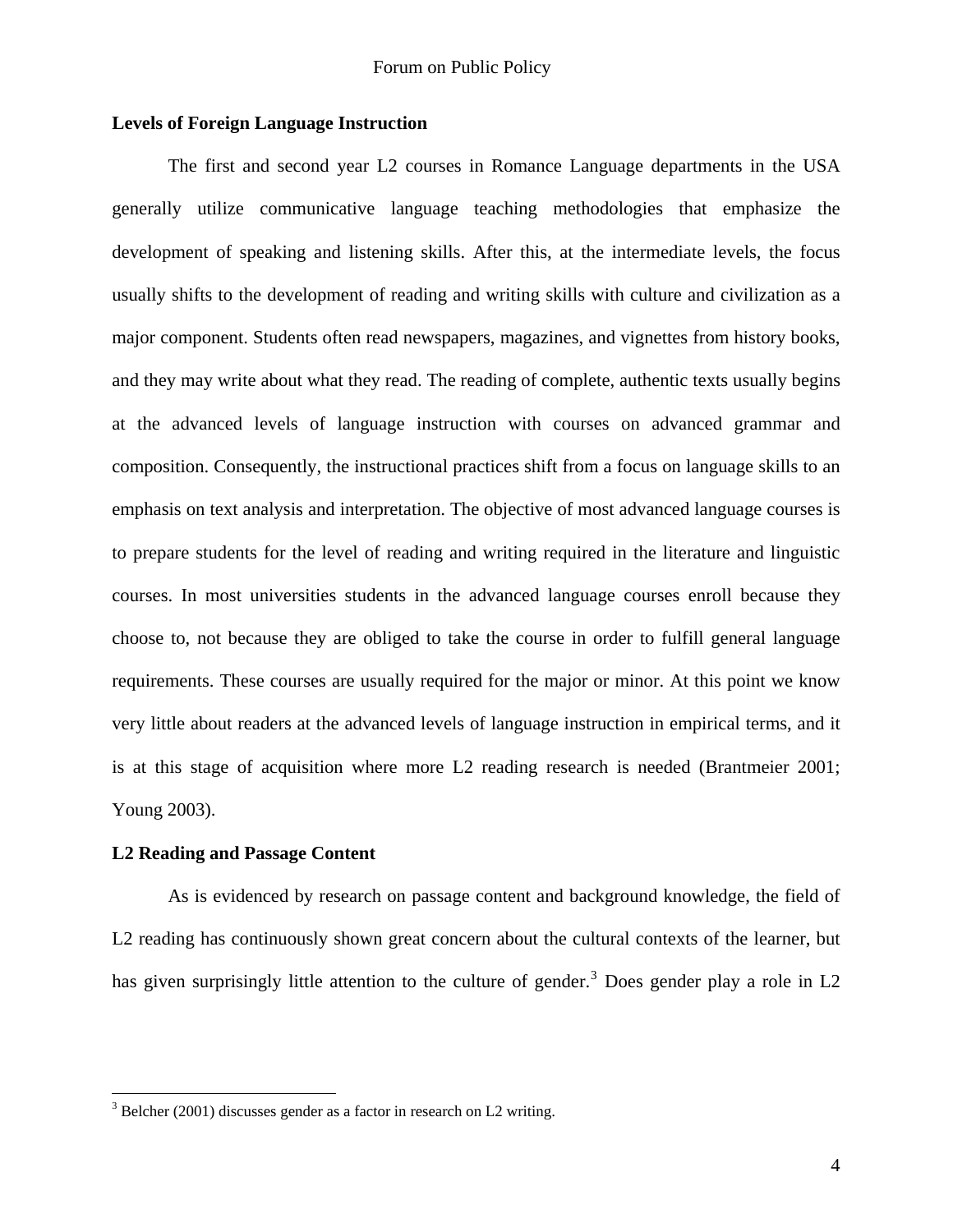reading at the university level? Specific questions concerning men and women<sup>[4](#page-4-0)</sup>, topic familiarity, and reading comprehension across stages of acquisition may hold important conceptual and practical implications. Prior to 2000, only a few studies had considered male/female differences in L2 reading (Chavez 2000), but for some time now, research has investigated the influence of passage content, background knowledge, and topic familiarity on L2 reading with English as a Second Language (ESL) students of many different instructional levels. Results have consistently revealed that a student's prior subject knowledge significantly influences the understanding of L2 reading materials. (Carrell 1981, 1983a, 1983b; Hudson 1982; James 1987; and Johnson 1981). In a closer look at studies with participants from only intermediate and advanced levels of ESL instruction, findings reveal that content schemata, as seen as culturally familiar and unfamiliar content, continue to influence first and second language reading comprehension (Carrell 1987; Pritchard 1990; Steffenson, et al 1979). When ESL students are more familiar with the reading topics, they comprehend better across all levels of language instruction.

## **L2 Reading, Passage Content, and Gender**

 $\overline{a}$ 

In a review article published in the Reading Research Quarterly , Patterson (1995) reported that 45% of the research designs included a description of participants in terms of gender. Unfortunately, only one study included gender as part of data analysis. In order to see if gender is currently being considered in the analysis sections of L1 and L2 studies, for the present investigation all articles in RRQ were reviewed from 1995 to 2004. Approximately 45 articles included a breakdown of participants in terms of gender, and it appeared that only six considered

<span id="page-4-0"></span><sup>&</sup>lt;sup>4</sup> Firth and Wagner (1997, 288) argue that SLA research often sees participants in binary terms and that researchers often ignore the social and contextual dimensions of language. In the present article, gender is the label under which other forces emerge (Chavez 2001), and therefore the variation within gender groups is examined in addition to variation between groups.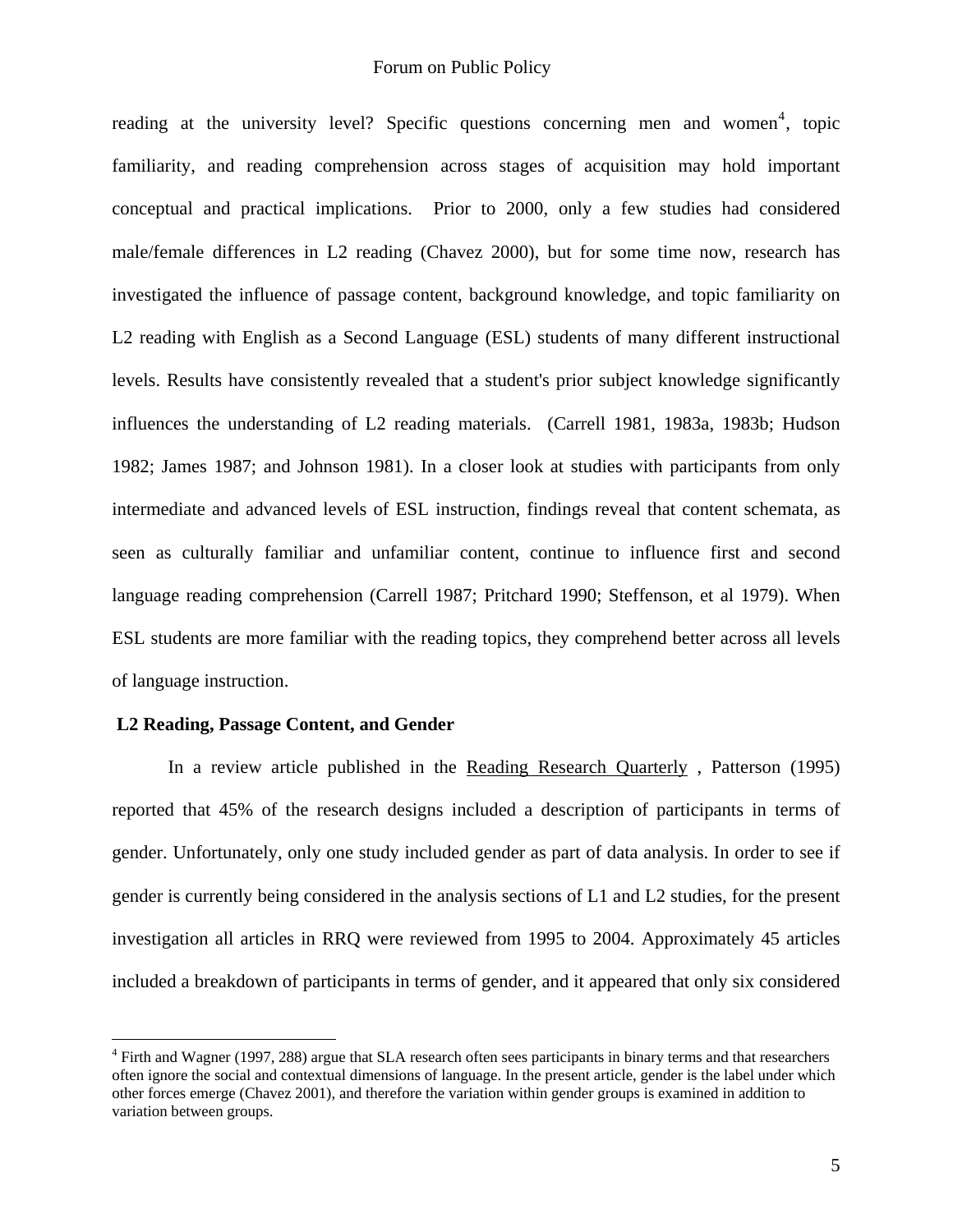gender as a variable in the analysis. The deficiency in studies that analyze gender in a journal of reading could suggest that gender does not play a role in the reading process. In contrast, L1 reading researchers have examined gender and passage content on standardized exams and found that gender is an important factor in the reading process (Doolittle and Welch 1989; Hyde and Lynn 1988; Silverstein 2001).

Empirical investigations on L2 reading have revealed that topic of text affects male and female reading achievement. Figure One lists a review of selected L2 studies that examine readers' gender, passage content and other variables across instructional levels.

Bugel and Buunk (1996) reported differences by gender and topic on the national foreign language test in the Netherlands. In their study males performed higher than females on the multiple choice comprehension items for readings concerning laser thermometers, volcanoes, cars, and football players. Females scored significantly higher on the comprehension tests for essays on text topics such as midwives, a sad story, and a housewife's dilemma. Data revealed that the topic of a text is an important factor in explaining gender-based differences in second language reading comprehension. In contrast to Bugel and Buunk (1996), Young and Oxford (1997) found no significant differences by gender with recall scores for all text topics (Economics, Presence of Foreign Cultures, and History). In addition, Young and Oxford found no self-reported differences by gender in the topic familiarity ratings or background knowledge of any of the passages. Schueller (1999) controlled for the effects of passage content by gender and found a higher degree of reading comprehension among females studying German. Schueller utilized a narrative about an older couple rationing food in post-war Germany. Her study was the first to examine gender as a variable when looking at the effects of top-down and bottom-up reading strategies instruction on the comprehension of literary texts. She found that males and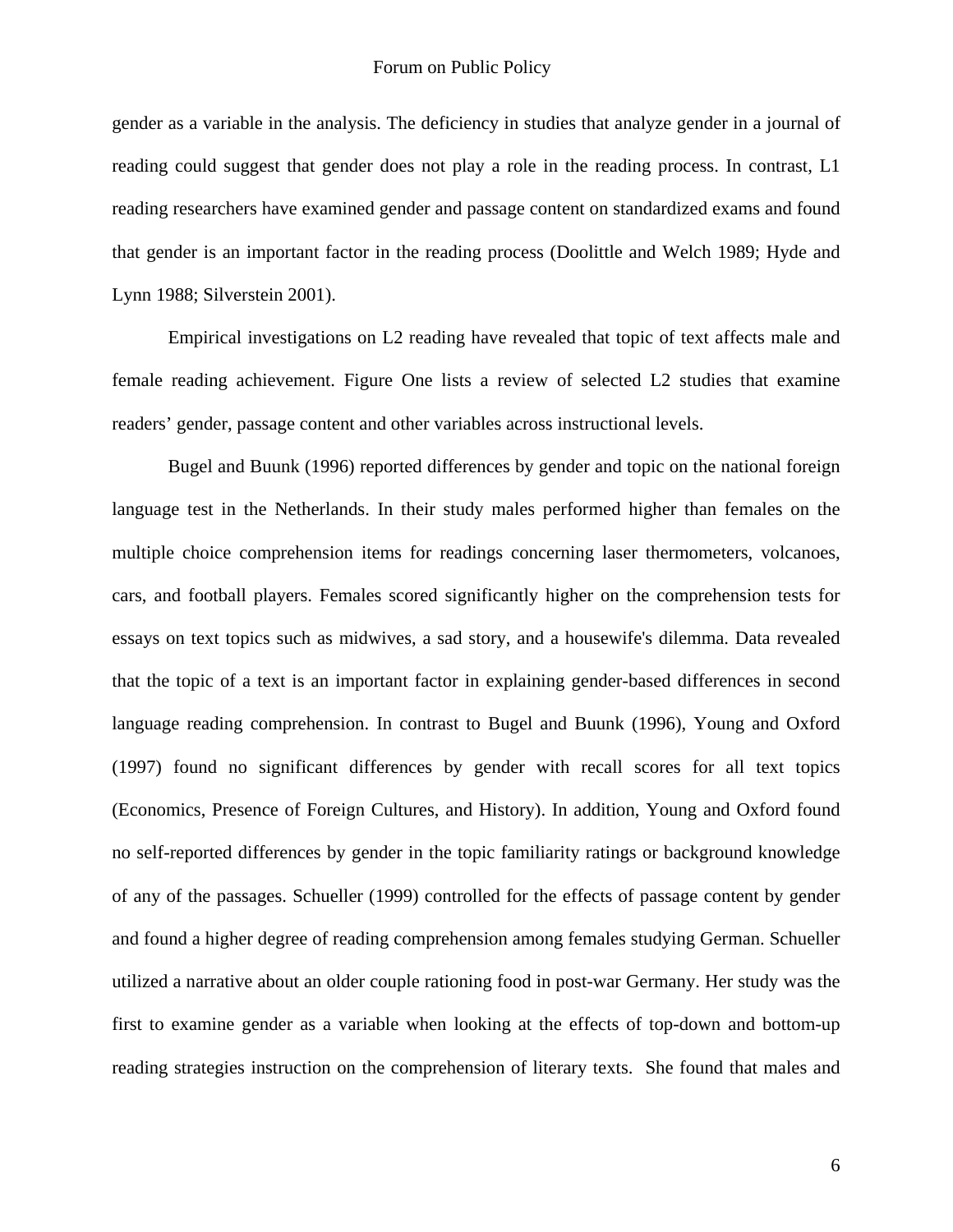females profit in similar ways from bottom-up and top-down strategy training. In particular, all female groups scored higher on comprehension than the male groups regardless of strategic training and comprehension assessment task with only one exception: males with top-down strategy training did better than females on multiple choice. This was not the case for the written recall.

With 132 learners of Spanish at the advanced stages of acquisition, Brantmeier  $(2002)^5$  $(2002)^5$ reported no significant gender differences in comprehension of two different passages. On the contrary, with the same reading passages, Brantmeier (2003a) reported significant interactions between readers' gender and passage content with comprehension among 78 intermediate L2 learners of Spanish. For both studies, Brantmeier utilized a vignette from a short story about a housewife and college roommate with all characters being female, and the other vignette was from a short story about two male spectators at a boxing match. Both passages consisted of approximated 600 words each. Topic familiarity differences were significant by gender and text topic across all levels. At the intermediate levels, males scored higher than females on both written recall and multiple choice with the boxing passage, and females scored higher than males on both assessment tasks with the housewife passage. When examining overall results across passages with these same participants mean scores indicated better performance by females on both recall scores and multiple-choice questions. With participants from both the advanced grammar classes and literature courses, females achieved higher recall scores across passages than males did. However, for the advanced levels, mean scores for multiple choice items across passages were the same by gender. Based on the findings, Brantmeier suggested that as learners

<u>.</u>

<span id="page-6-0"></span> $<sup>5</sup>$  The reading materials were commonly used at these levels of language instruction. Brantmeier does not suggest</sup> that male and female comprehension exists. The issue involves male/female topic familiarity. Topic familiarity differences by gender were borne out statistically. In addition, no significant degrees of variation in topic familiarity levels within gender groups were found.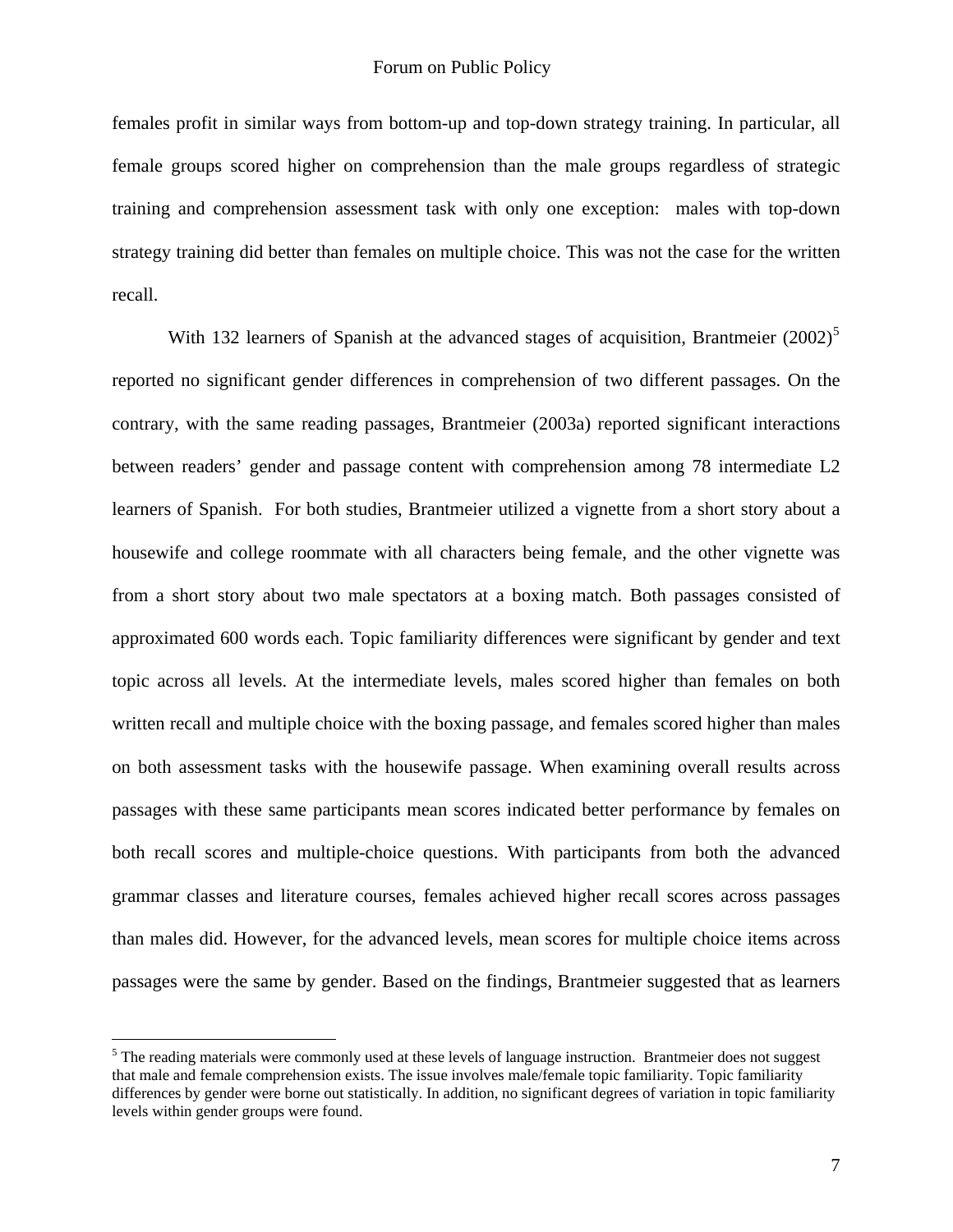advance in their language studies differences between men and women in reading comprehension may depend on assessment tasks used to measure comprehension rather than on passage content. With the same reading passages but without focusing on comprehension, Brantmeier (2003b) reported that with 78 readers at the intermediate level, gender differences do not account for difference in strategy use when reading a second language, even though there are topic familiarity differences by gender. In conclusion, Brantmeier contended that successful second language reading comprehension may depend on a variety of mechanisms, and with students from the intermediate courses of Spanish, some important interacting factors to be considered are readers' gender, passage content, topic familiarity and assessment tasks.

With native readers, Brantmeier (2003c) utilized the same reading passages and comprehension assessment tasks as Brantmeier (2002, 2003a) to see if comprehension is affected by passage content, and to see if gender plays a role in native readers strategy use. More specifically, Brantmeier (2003c) investigated whether gender differences by text topic will disappear with L1 readers of Spanish as they did with advanced L2 readers of Spanish (Brantmeier 2002). The participants in the study were 70 adults (age 22-30) native Spanish speakers (27 men; 43 women) studying intermediate level English as a Foreign Language (EFL) in San José, Costa Rica. Results did not yield any significant differences by gender for reported topic familiarity; however, with the passage about a housewife, results yielded significant main effects by gender on the recall assessment task. Females scored higher on recall more than males for this passage. No gender differences were found with strategy use. Results paralleled prior research that revealed higher achievement of females on L1 literacy tests with specific passage topics and with a writing task (instead of multiple choice) as a measure of comprehension.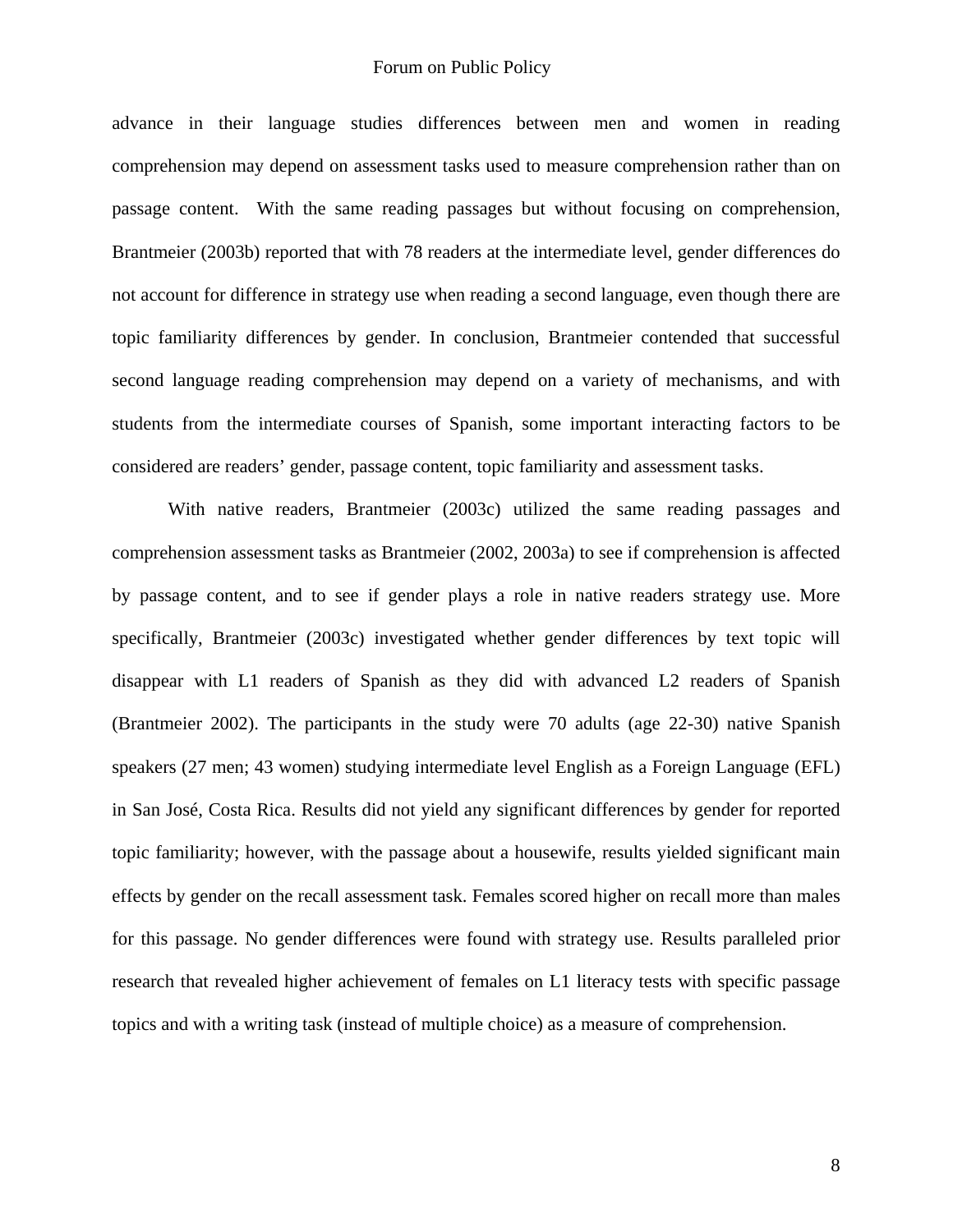### Forum on Public Policy

To further explore additional individual differences in L2 reading, Brantmeier (2003d) examined the effects of male and female self-reported levels of enjoyment, interest, and topic familiarity on written recalls with 86 learners from the intermediate levels of Spanish. Findings revealed higher comprehension by males with the boxing passage and higher comprehension by females with the female-oriented passage, and results were only partially explained by the predicted variables. Enjoyment and interest mattered little at this level. Reading for meaning appeared to be hindered by a lack of topic familiarity, but not by the other IDVs in the study.

Brantmeier (2004a) utilized passages that yielded no topic familiarity differences by gender to examine male/female differences in scores with two comprehension tasks. With 69 advanced male and female L2 readers at the university, she examined the topic familiarity levels and comprehension of two different authentic violence-oriented texts of 700 words each. Some Latin American authors treat violence as a principal theme in their works, and two short stories commonly used at this level were chosen for the study. One story is about a decapitated chicken (DC) and involves a female victim and the assailants are male, and the other story concerns a naptime slaughter (SN) with an adolescent boy who decides to end his dog's life. Findings revealed that male and female readers at the advanced levels of instruction were equally familiar with violence-oriented content of the target culture. However, females outscored their male counterparts on L2 comprehension tasks (both multiple choice and recall) for the DC text, which involved male-to-female violence. The overall results repeat earlier findings by Brantmeier where females may have an advantage over males in the free written recall task. Though the results provide support for a multifactor model of L2 reading (Bernhardt 1991), one cannot assert that the apparent gender difference in the comprehension of passage DC is due to the victim's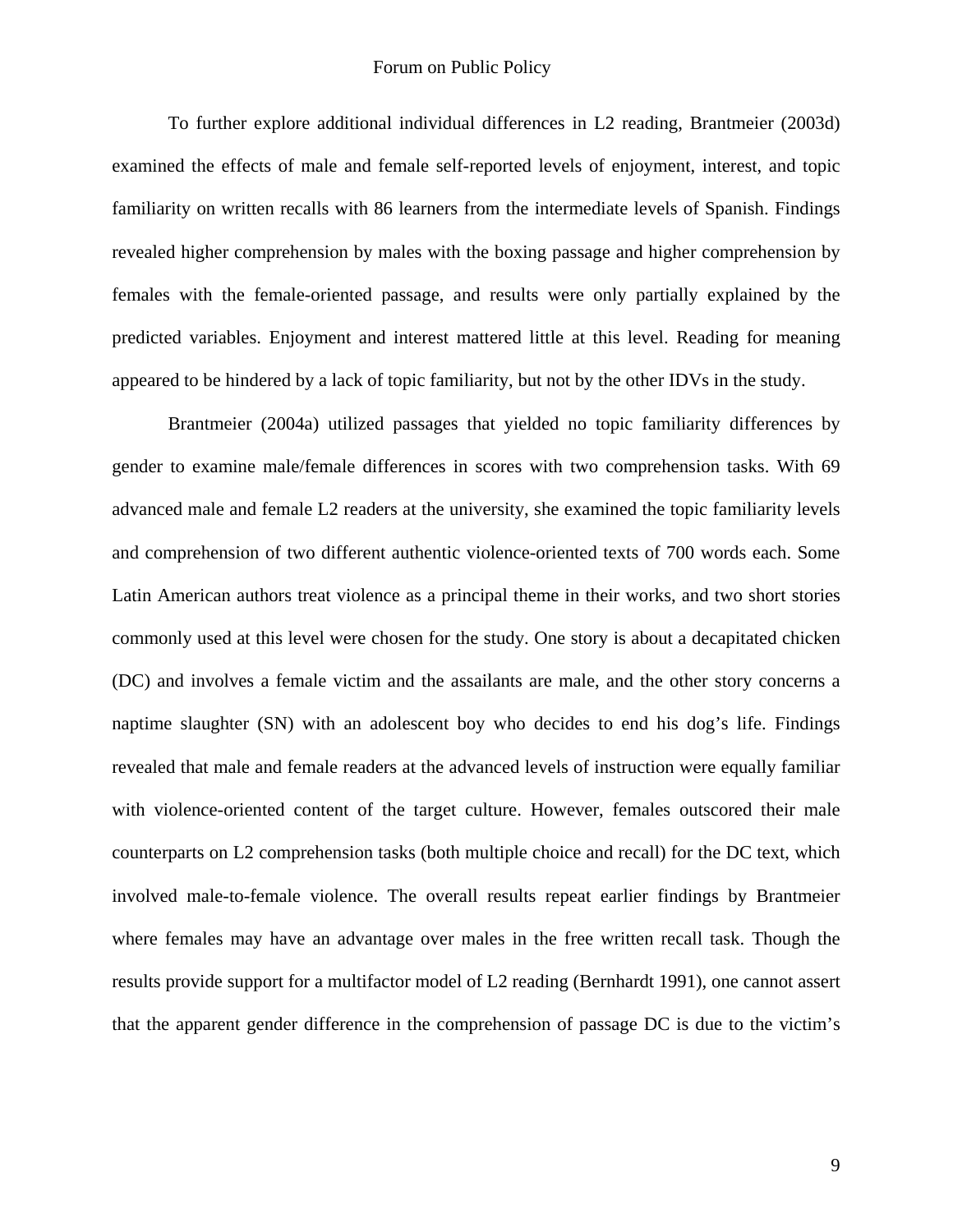gender. Consequently, Brantmeier asserted that future research should demonstrate this effect in the opposite direction with learners at various levels.

#### **L2 Reading and Gender: Formulating Generalizations**

The aforesaid L2 reading investigations studied whether gender interacts with other variables to account for differences in the reading processes (strategies) and product (comprehension measured via various tasks) with adults at various levels of language acquisition. For some time, variations in research design and methods, especially regarding level of instruction and passage type, made it problematic to offer generalizations about L2 reading and gender (Brantmeier 2001). Bugul and Buunk's (1996) study was conducted with more advanced language learners and the passages were essays; Young and Oxford's (1997) participants were from the intermediate level of the university and the passages were essays taken directly from textbooks; Schueller's (1999) participants were enrolled in second-year courses at the university and the passages were gender-neutral narratives; Brantmeier's (2002; 2003a; 2003b; 2003c; 2004a) participants were from intermediate and advanced levels of the university and the passages were 4 different authentic vignettes from short stories. Given the discrepancies in both research methods and procedures, it is not alarming that findings across studies are somewhat contrasting. However, the studies illuminate gender as an important variable involved in L2 reading that merit investigation.

Of course gender alone does not predict comprehension. Furthermore, background knowledge by itself does not predict comprehension. While these IDV variables do influence comprehension, they alone do not predict comprehension. Results show that as proficiency increases, the influence of both background knowledge and readers' gender decrease, or disappear completely. This finding substantiates Bernhardt's L2 reading model. Again, the

10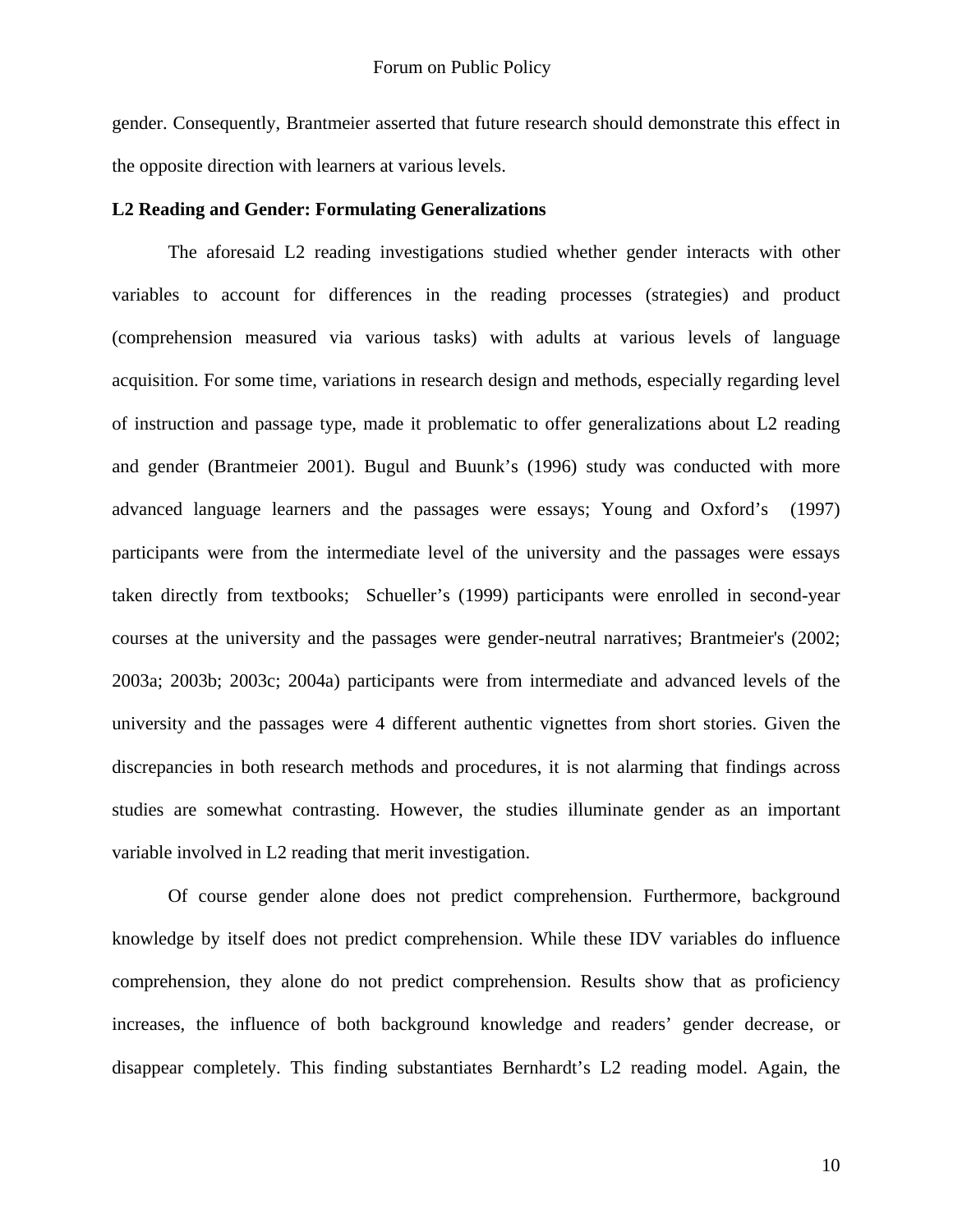combined results of Brantmeier's (2002; 2003a; 2003b; 2003c; 2004a) studies emphasize the importance of readers' gender and passage content at the intermediate level of language instruction in the USA, and moreover, an interesting finding emerges across several studies: generally, females appear to outperform their male counterparts on the written recall task while performance by gender on multiple choice items across studies is inconsistent.

## **The Present Study: Test-Method Effects Across Studies**

Before beginning a discussion about test-method effect, details about participants and data collection instruments across studies are necessary.

### Participants

 Participants in all 5 studies were adults enrolled in language courses (intermediate through advanced) in the USA or Costa Rica. See Table One for details about level of language instruction and ratio of males and females in each study.

#### Readings

The two reading passages for Brantmeier (2000; 2003a; 2003c) were selected after carefully looking at different syllabi that are used at the intermediate level throughout the nation. Most courses at this level incorporate short stories by male and female authors, and works by Elena Poniatowska and Julio Cortázar are often included. For these studies, the passage from the short story "La casita de sololoi," by Poniatowska, was taken from a volume of short stories entitled *La pluma mágica*. Cortázar's passage was taken from his short story "La noche de Mantequilla," which is in a book of short stories entitled *Los relatos: Ahí y ahora.* The Cortázar passage was chosen because it centered on male spectators at a boxing match, and all of the characters are men. The Poniatowska passage was selected because it focused on a frustrated mother and wife who visits her college roommate, and all the characters are women. The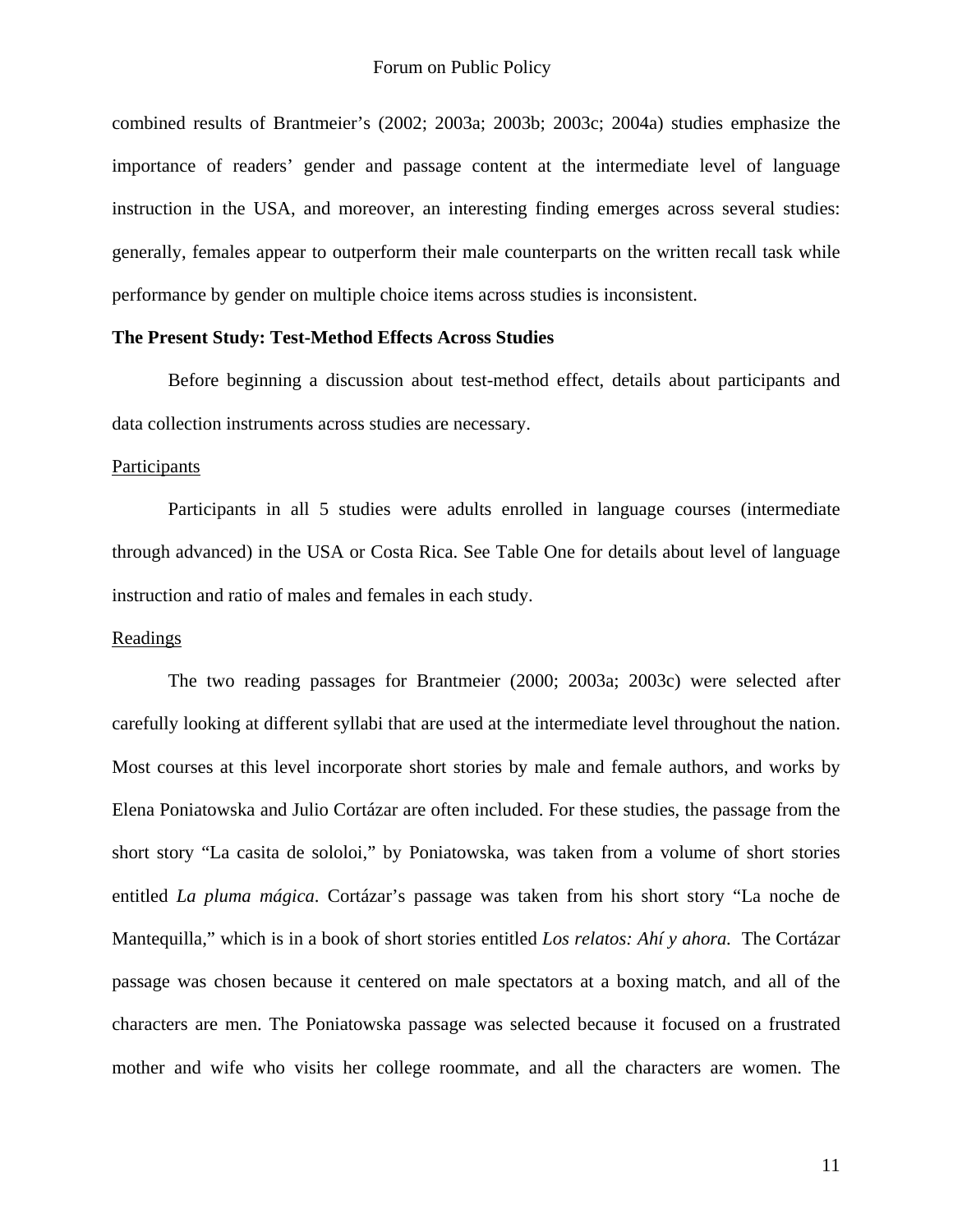passages were not examined for text difficulty levels because the study does not make comparisons of strategy use scores between the two passages, rather it examines the differences in strategy use by gender within each passage.

 The complete version of the short stories were not used. Each vignette contained approximately 600 words and consisted of about one-and-one-half pages of text. In this course, students were familiar with texts that included glossed words in the margins. To determine which words needed to be glossed, both passages were given to students in an introduction to literature course to identify words that caused them difficulty. Instructors and supervisors for the course were also consulted about the glossed words. In the end, each passage contained the same number of glossed words. The passages were retyped and formatted so that glosses could be supplied to aid the reading process. The titles of both passages contained misleading and ambiguous terms, so a description of key concepts in the title was included more than half of a page length above the title of the passage.

For Brantmeier (2004a) the vignettes were both taken from short stories and they consisted of approximately 700 words. For this study, the first passage was taken from a short story, La gallina degollada ("The Decapitated Chicken"), by Horacio Quiroga. The second passage by Mempo Giardinelli was taken from a short story entitled Carniceria con siesta ("Slaughter at Naptime"). Both stories were third-person narratives.

 The short story about the decapitated chicken involves a female victim and the assailants are male. The story begins with a female servant killing a chicken as four local adolescent males watch. When everyone leaves the house except for the two daughters, the boys in the kitchen kill one of the daughters in the same way that the chicken was killed. The short story about a naptime slaughter is about an adolescent boy who decides to end his dog's life. While his

12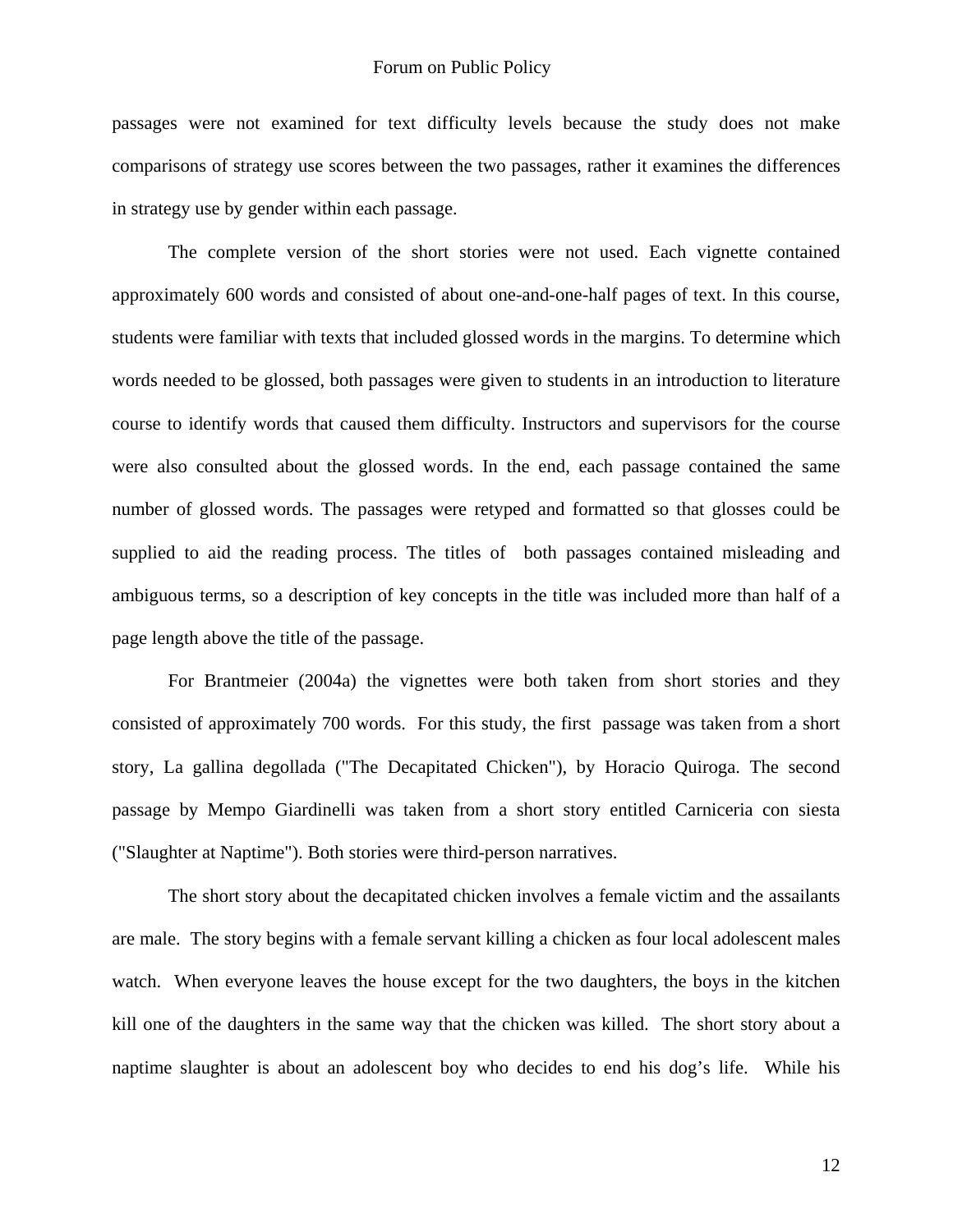parents are taking an afternoon nap, the boy takes a machete and brutally tries to kill his dog. His father tries to stop him as his mother frantically screams. To control for authenticity of passage selection, both passages were excerpts from longer texts, but neither was simplified or abridged. The passages were retyped and formatted so that glosses could be supplied to aid the reading process. To determine which words needed to be glossed, both passages were given to students in an introductory literature course to identify words that caused them difficulty. Instructors for the course were also consulted about the glossed words. Both passages had approximately the same number of glossed words.

#### Comprehension Assessment Instruments

For all five studies reader's performance across two different reading comprehension assessment tasks was used: the written recall and multiple choice questions. Both of these tasks were completed in the learner's native language, English (Bernhardt 1983; Lee 1986a; and Wolf 1993). The written recall protocol requires readers, without looking back at the passage, to recall and write down as much as they can of what they have just read. This free written task does not deny the role of the reader in constructing meaning. Bernhardt (1991) clamed that multiple choice tests can be problematic if they are not passage-dependent, that is, the reader does not always need to read a passage in order to choose the correct answer. Wolf (1991) wrote multiple-choice questions that met the following criteria: (1) that all items are passage dependent, and (2) that some of the items require the reader to make inferences. It was also necessary that all the distracters in the multiple choice questions were plausible (or believable) in order to prevent participants from immediately disregarding responses. These guidelines were meticulously followed while creating the multiple choice items for the present study. In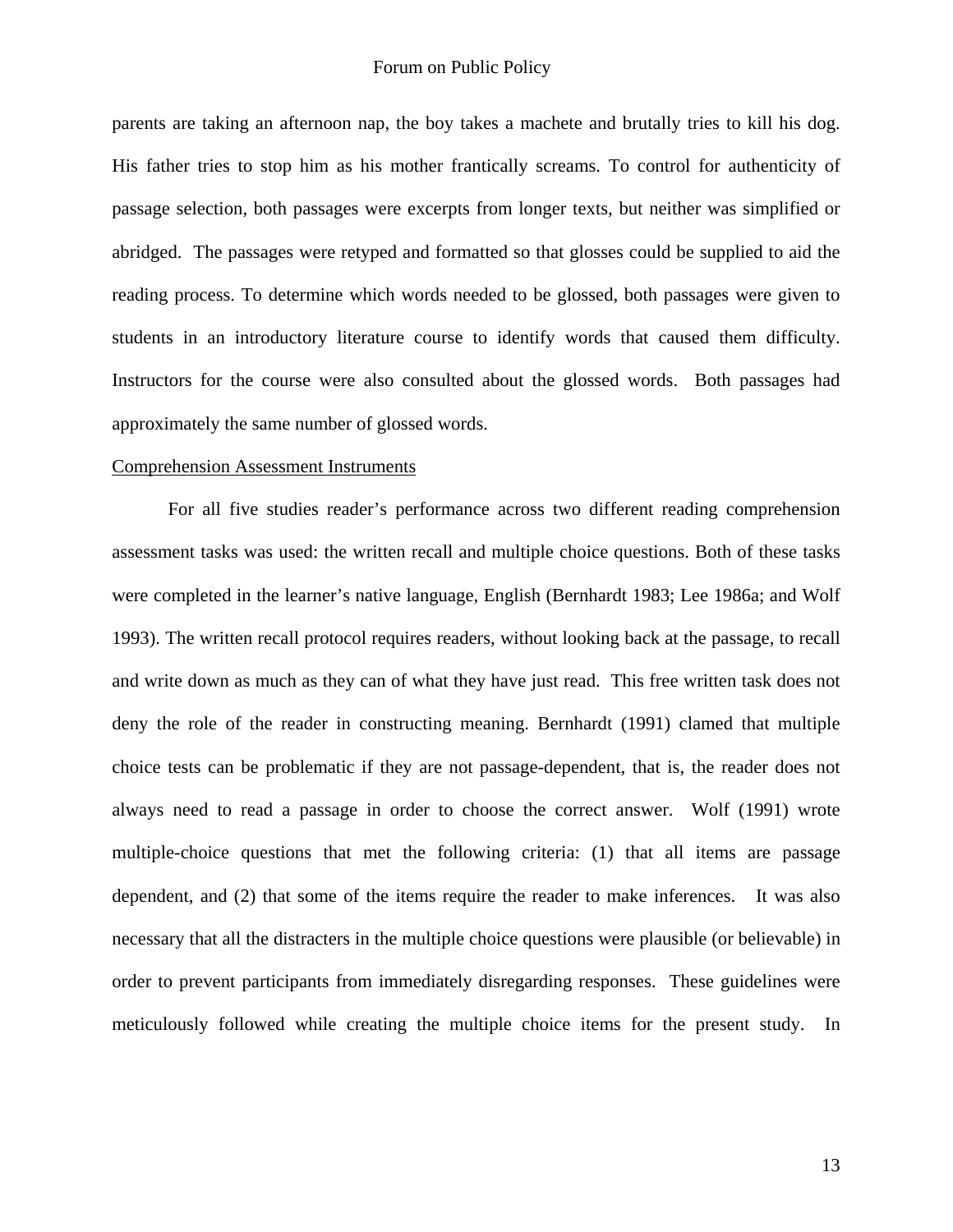addition, the researcher of the present study developed a third condition: the test-takers were not able to determine correct responses by looking at the other questions on the page.

## Topic Familiarity Questionnaire

 Topic familiarity was assessed via multiple-choice questions with five possible choices that ranged from "I knew a lot about the topic" to "I did not know anything about the topic at all." The 5-point scale was used to encourage more precision in rating and encouraged respondents to show greater discrimination in their judgments.

#### Data Collection Procedures

For all studies (Brantmeier, 2002; 2003a; 2003b; 2003c; 2004a) the same data collection procedures were followed. Participants were asked to complete the following in this order: reading, written recall task, multiple choice task, topic familiarity (or other IDV) questionnaire. Participants were told that they would read a passage and then complete comprehension assessment tasks. They were instructed not to look back at any previous pages while reading and completing all tasks. The researcher or research assistant was present at all data collection times to ensure that participants did not look back at the passage when completing the comprehension assessment tasks.

#### Data Analysis

Furthermore, for each study the recalls were codified using the same rubric. Each reading was d[i](#page-35-0)vided into pausal units<sup>i</sup> by two different raters. Pausal units were defined as a unit that has a "pause on each end of it during normally paced oral reading," (Bernhardt 1991, 208). Separately, the researcher and an additional rater identified the total pausal units for each text and then compared results. A template of pausal units was then created for codifying purposes.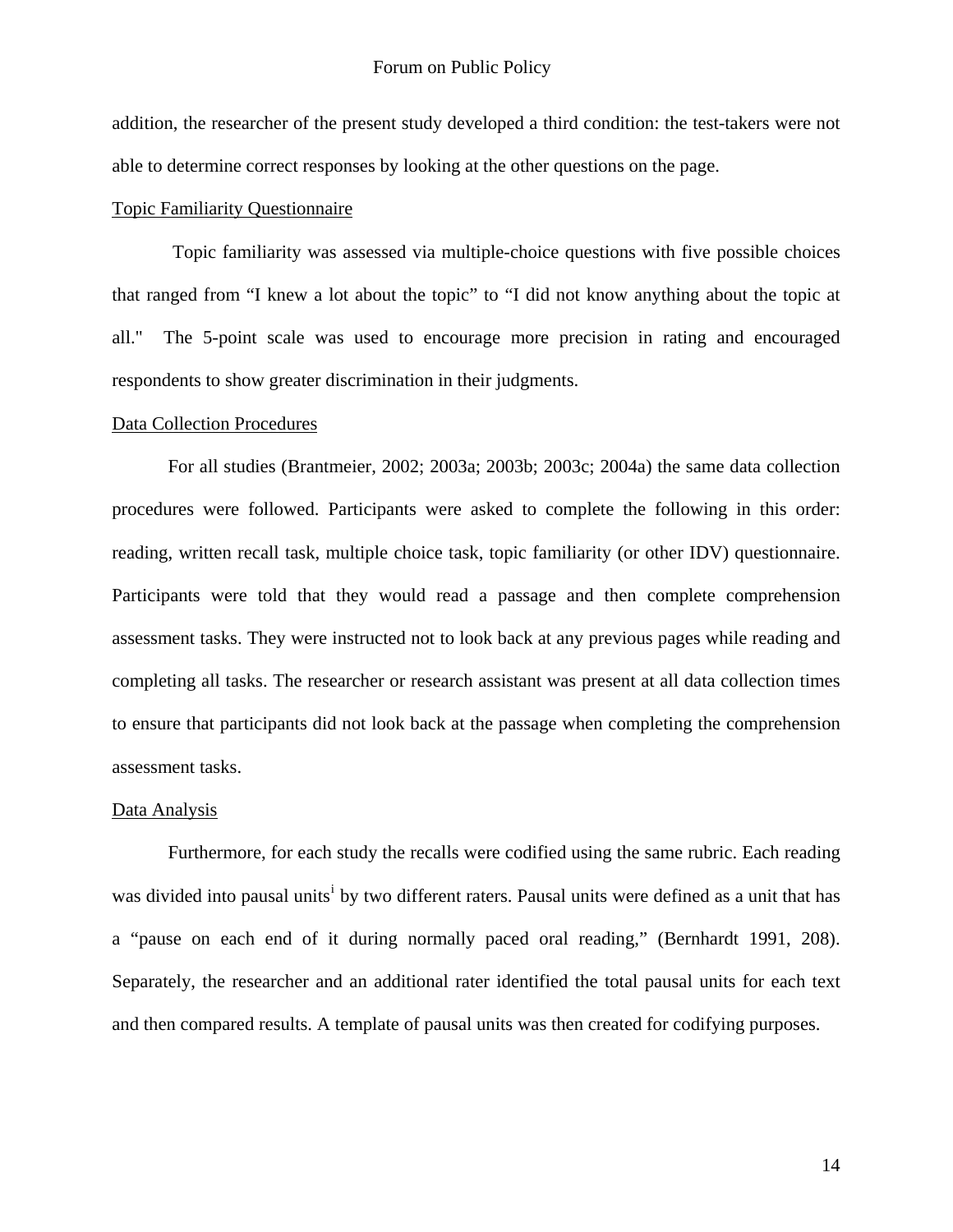### **Results and Discussion of Test-Method Effect**

This section will be framed around two variables that have been demonstrated to affect L2 reading comprehension at certain levels, passage content and readers' gender, with a focus on assessment tasks used to measure comprehension across all levels. Brantmeier's (2002; 2003a; 2003c; 2003d; 2004a) series of L2 studies also tests the hypothesis of gender difference in reading achievement as a function of measurement method.

Even though the use of multiple choice questions to test reading comprehension has been disputed for decades, this method of assessing reading comprehension prevails. As Bernhardt (1991) asserted, reading researchers should use multiple tests of comprehension to gain a more thorough depiction of comprehension, and today it is common for researchers and test constructors to employ a variety of testing techniques in addition to multiple choice. Brantmeier (2002; 2003a; 2003b; 2003c; 2003d; 2004a) included the written recall in order to complement data generated by multiple choice tests. The overall findings across studies with 4 different texts indicate that females may have an advantage over males in the free written recall procedure at both the L2 intermediate and advanced levels of language instruction. The same finding held true for L2 readers. Some gender differences were also found with multiple choice scores, with males performing better at times. Relatively speaking, the results of the series of L2 reading studies show that women perform better on recall (an open-format), while men generally perform the same or better on multiple choice items (a closed-format). Table One lists descriptive statistics for each study. Figures Two and Three graphically display average scores by gender for recall and multiple choice across data sets and instructional levels (Brantmeier 2002; 2003a; 2003c; 2003d).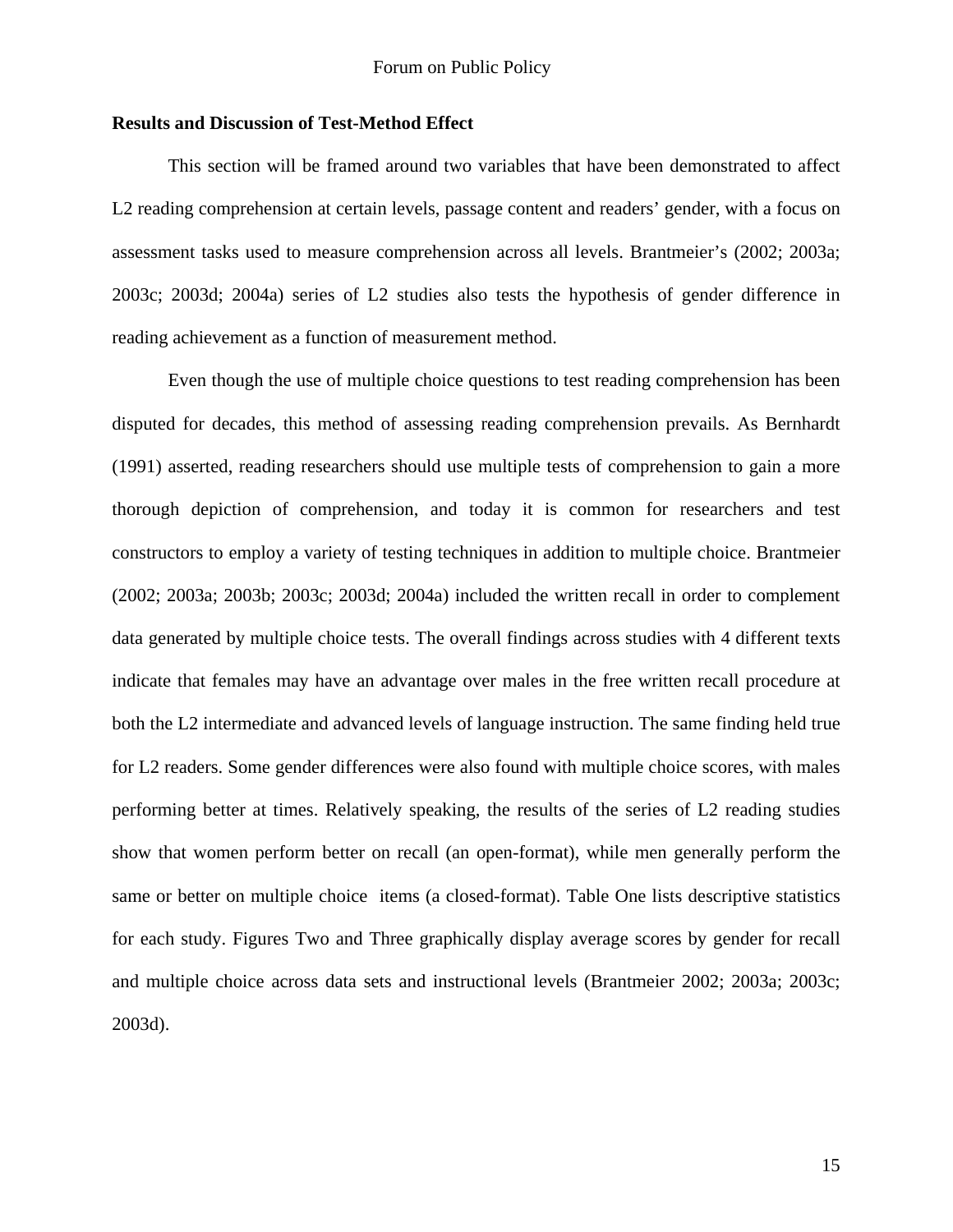For some time now, the multiple-choice format for tests in any subject has been criticized for gender bias, favoring men over women (Bell and Hay 1987; Ben-Shakhar and Sinai 1991; Makitalo 1996; Murphy 1982). As reported in the USA and other countries, males perform significantly better than females on L1 multiple choice tests. For instance, Silverstein (2001) contended that one reason for the gender gap on scores for the SAT is the multiple-choice format, which may favor male readers. With an Advanced Placement Exam for several subjects including English, Mazzeo et al (1992) found that men perform better than woman on multiple choice formats than on items with an open format. Murphy (1982) examined gender differences for tasks used on the General Certificate of Education examination and concluded that men perform better than women on objective tests. On three tests of school subjects in Ireland, Bolger (1984) reported that males outperformed females on multiple choice, compared with performance on written examinations. Hellekant (1994) examined gender differences from 1986- 93 on an English proficiency exam in Sweden and found that each year boys outperformed girls on multiple choice and girls outperformed boys on the free-response items. In an L2 reading study in the USA, Schueller (1999) asserted that males achieved higher multiple choice scores than females with top-down strategy training.

Contrary to these studies, Bell and Hay (1987) examined gender differences on multiple choice and open format items and found that women performed better than men on both test types with the smallest difference on multiple choice items. Feingold (1988) reported that cognitive gender differences have declined over the years (from 1947-1983), as depicted on multiple choice items on standardized exams in the USA (PSAT and SAT). These contradictory findings echo a study by Mazzeo, et al (1993) where gender differences were not apparent when tested via multiple choice. Furthermore, on an aptitude test in Sweden, Wester (1995) reported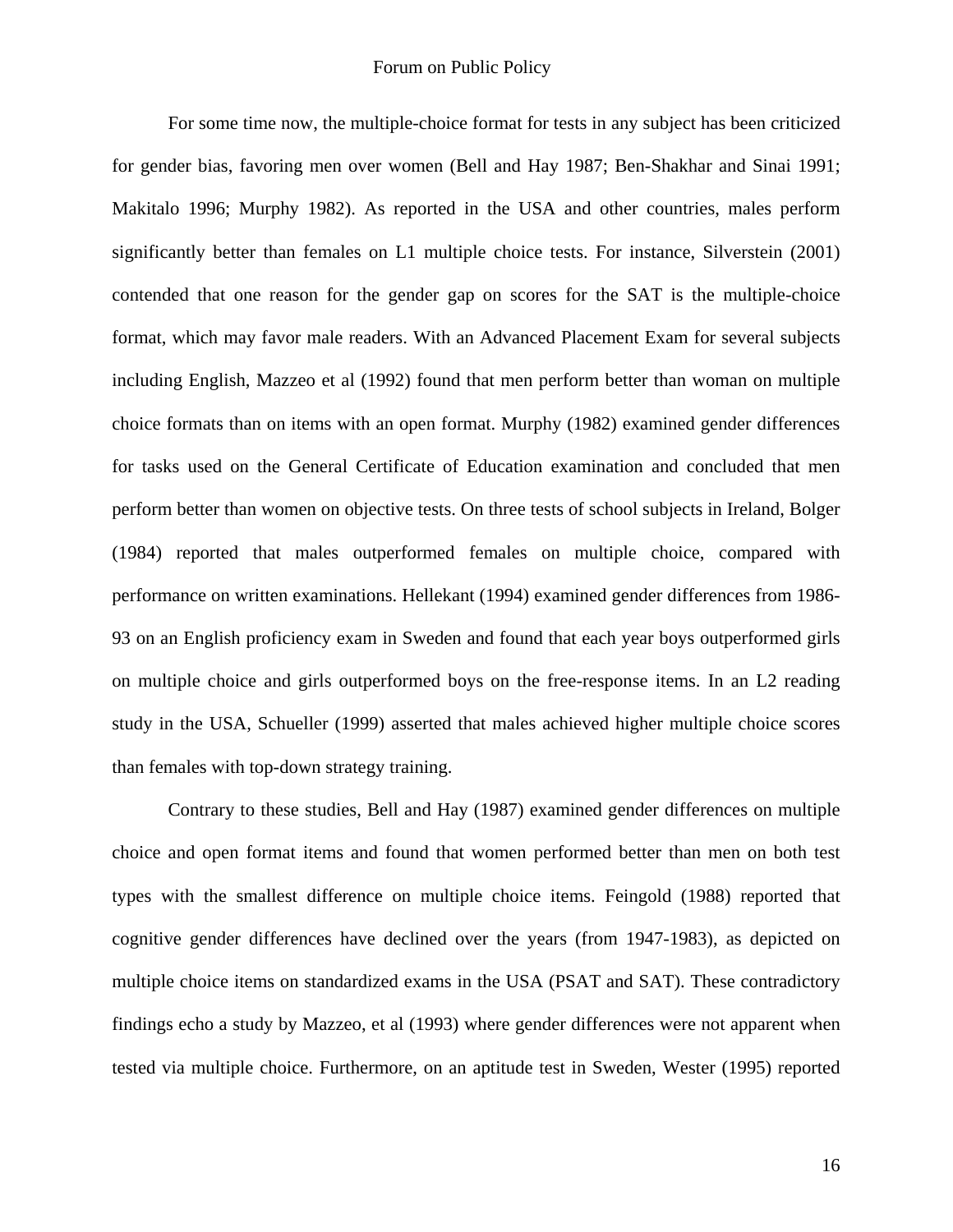no differences by gender on multiple choice format or open format. Utilizing data generated from ETS (Educational Testing Service) in the USA, Cole (1997) found that multiple choice format did not account for gender differences across exams. Most recently, Lubliner and Smetana (2003) stated that girls outperformed boys on both multiple choice and constructed response items, with significant gender difference on the constructed response test. It is important to note that Brantmeier (2004a) found that females outperformed males on the multiple choice questions for only one passage, and that in several studies (Brantmeier 2002; 2003a; 2003c; 2003d) male and female readers achieved almost the same scores on multiple choice. These inconsistent findings on the gender biased nature of multiple choice along with the consistent finding that females outperform their male counterparts on written recall at the intermediate levels in this series of investigations call for more in-depth and sustained research of this nature. Of course, results are preliminary because only 1 set of texts utilized with participants across stages of acquisition supports this assertion.

#### **The Unexplained Variance: A Hierarchy of Factors**

Brantmeier (2003a) examined the "effects of" reader's gender and passage content on multiple choice and recall, and at that preliminary point she was not yet interested in knowing what combination of variables *best* predicts scores on comprehension tests. The series of followup studies indicated, as predicted, that proficiency level seems to be the most important variable to examine when explaining differences in reading performance. Results of Brantmeier's investigations indicate that stage of acquisition moderates the effects of gender and passage content. As predicted by Bernhard's L2 reading model, given more exposure to the language (the higher the level of instruction), the less the effects of readers' gender and passage content. More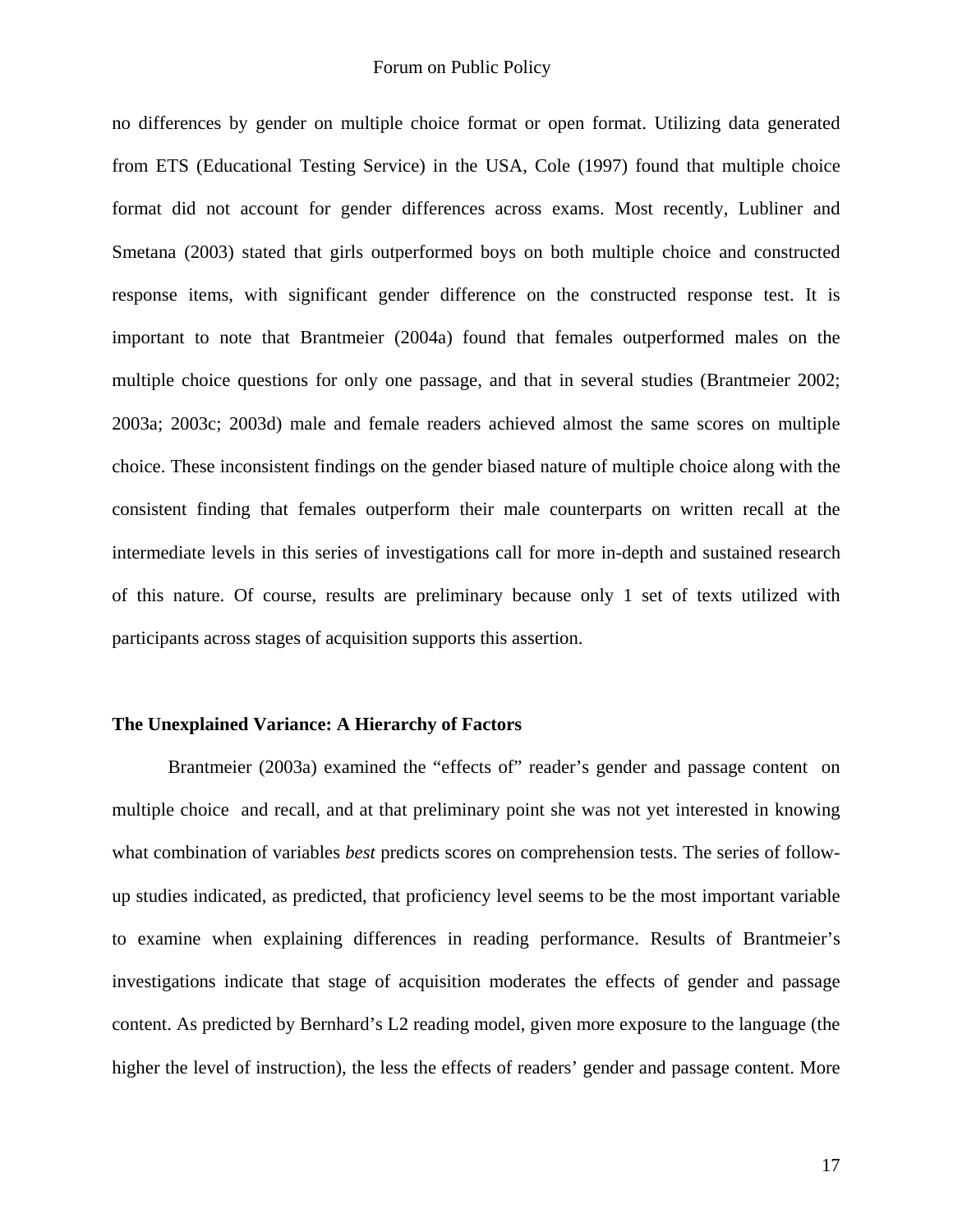explicitly, at the intermediate levels of language acquisition in Romance Languages it may not only be linguistic factors (i.e. the Spanish language; the reader's first language) that hinder L2 reading comprehension, but rather the combination of other significant, interacting factors, such as readers' gender, topic familiarity, and passage content. This does not hold true for advanced levels of instruction where readers' gender and passage content matter little. A hierarchy of IDV variables examined at various stages of acquisition may be beneficial in order to attach additional dimension to the L2 reading model.

In an attempt to answer more comprehensive, multivariate research questions, Brantmeier (2004b) examined existing data to explore the following: How much of the variance in multiple choice and recall did gender account for? Data were re-examined using regression analysis in order to show a predictive relationship among the effect of readers' gender on the performance of readers. The dependent variable was performance on recall and multiple choice, and the independent variable was readers' gender. Results showed that overall (both passages combined) readers' gender accounts for 14% of variance in written recall and 7% of variance in multiple choice questions. To provide even further analysis, both passages were analyzed separately. Results revealed that for the boxing passage, readers' gender accounts for 10% of variance in written recall and 5% of variance in multiple choice questions. For the housewife passage, readers' gender accounts for 17% of variance in written recall and 10% of variance in multiple choice items. These results added new dimension to Brantmeier's (2003a) findings and began to place a hierarchy on IDV variables in the L2 reading process. For instance, one way to interpret these results is that readers' gender accounts for greater variance in the written recall assessment measure than in the multiple choice questions at the intermediate level of language instruction.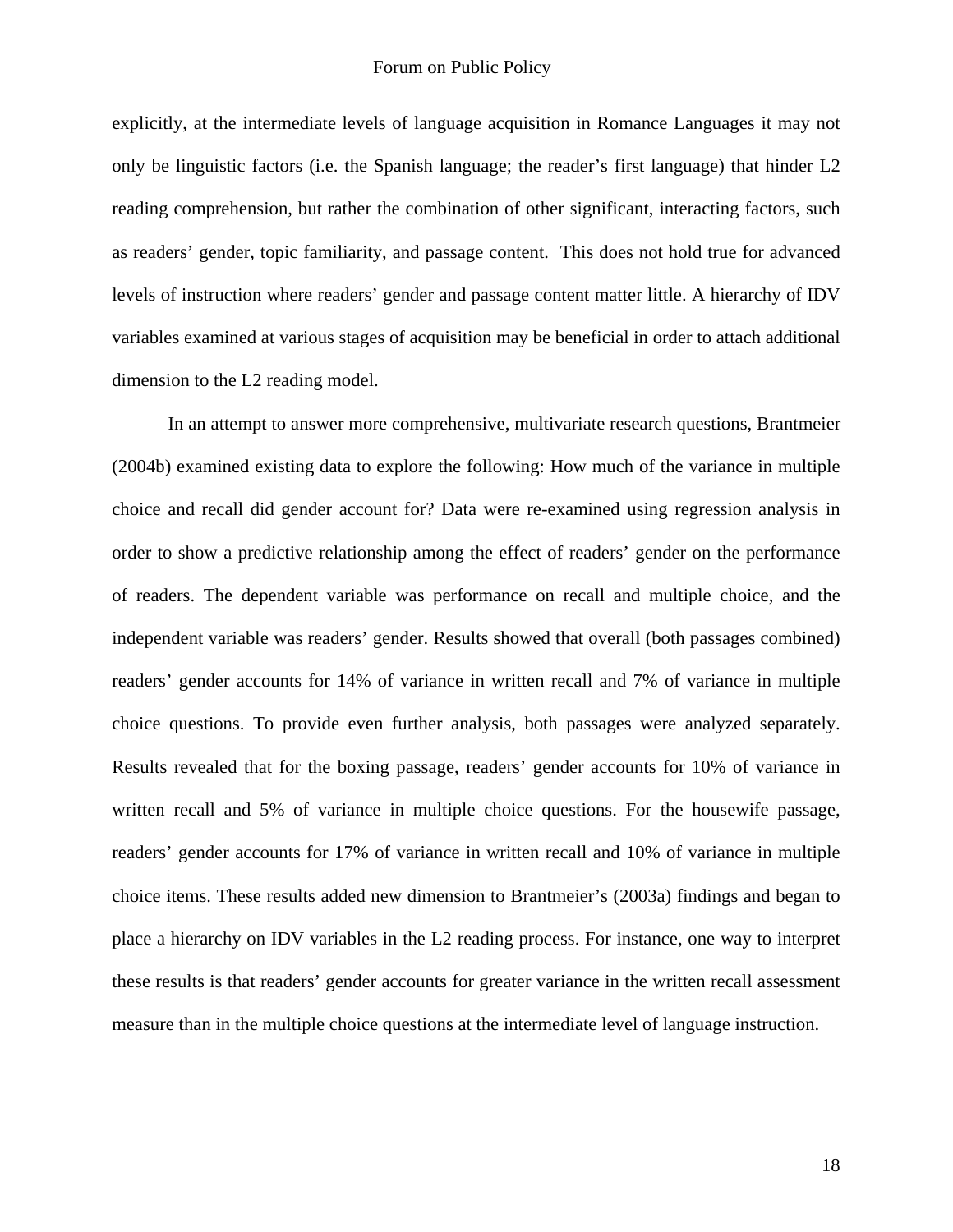Brantmeier then examined the following: Which independent variable (readers' gender or topic familiarity) is superior in influencing L2 reading comprehension at the intermediate level of language instruction? Regression analysis revealed which of the IVs (readers' gender or topic familiarity) is superior (more influential) in producing higher scores on reading comprehension. Findings indicated that with the boxing passage, readers' gender accounts for more variance than topic familiarity in recall (readers' gender  $= 10\%$ ; topic familiarity  $= 5\%$ ), but the reverse is true for multiple choice (readers' gender  $= 5\%$ ; topic familiarity  $= 11\%$ ). Likewise, with the housewife passage, results show that readers' gender accounts for more variance than topic familiarity in recall ( $RG = 17\%$ ; topic familiarity = 14%), and again, the reverse is true for multiple choice ( $RG = 10\%$ ; and topic familiarity  $= 14\%$ ). Brantmeier concluded that at the intermediate level of language instruction, readers' gender is more influential than topic familiarity in producing higher recall scores, but topic familiarity is more influential than readers' gender in producing higher multiple choice scores. These results underscore the need for more research on IDV variables that influence performance on comprehension assessment tasks at the intermediate levels.

The Present Study: Predictive Relationships across Investigations

In order to further explore readers' gender and topic familiarity as predictor variables with multiple choice and recall across levels of instruction, the present study utilizes data collected from previous studies discussed earlier (Brantmeier, 2002; 2003a; 2003c; 2004a), and it asks the following questions separately with each data set $6$ :

1. How much of the variance in multiple choice and recall did readers' gender account for at each level of instruction?

 $\overline{a}$ 

<span id="page-18-0"></span> $6$  The author does not combine the four separate databases but rather analyzes each database separately.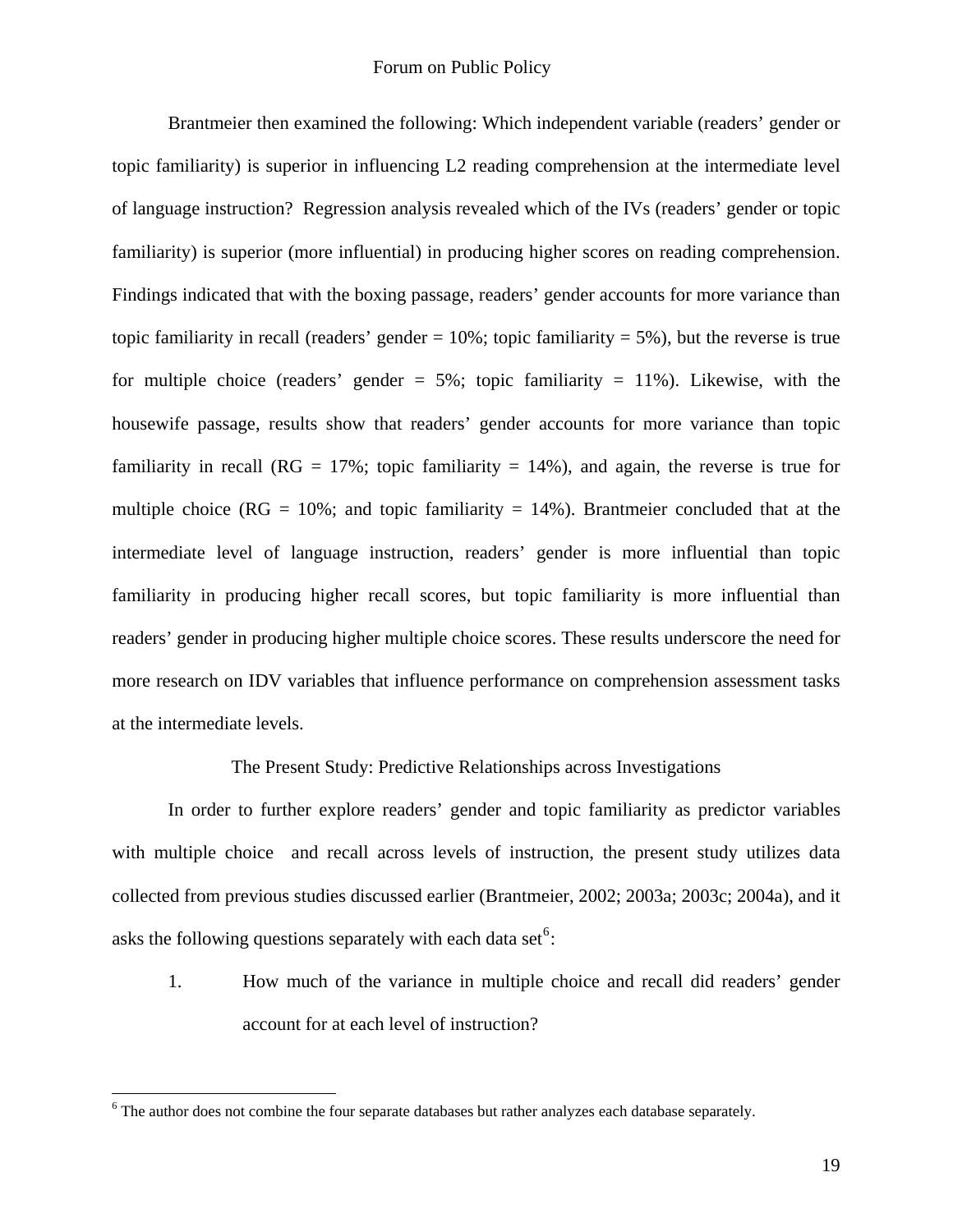2. How much of the variance in multiple choice and recall did topic familiarity account for at each level of instruction?

Data collection instruments and procedures for each study were presented and discussed earlier in this article. Data from each prior study were examined separately using regression analysis in order to reveal a predictive relationship among the effects of the independent variables on the performance of readers. In order to determine the unique relationship of readers' gender and topic familiarity to the multiple choice and recall scores a hierarchical multiple regression equation was calculated. For research question one, the scores for multiple choice and recall were dependent variables, and readers' gender was the independent variable. For research question two, the scores for multiple choice and recall were the dependent variables, and topic familiarity was the independent variable. This preliminary analysis attempts to predict recall and multiple choice scores from readers' gender and topic familiarity. Again, descriptive statistics are listed on Table One, and further results are listed on Tables Two and Three. Figure Four graphically illustrates the combined scores across data sets for MC and Recall with male and female readers

By and large, reanalysis of data uncovered the following finding with two different reading passages: At the intermediate levels of L2 instruction readers' gender presides over topic familiarity on written recall, and topic familiarity presides over readers' gender on multiple choice. The following is a more detailed discussion of results.

As expected, results indicated the following for readers' gender as a predictor variable (see Table Two and Figure Four): With native readers from Costa Rica, readers' gender accounts for 1% of variance in multiple choice and 0% of variance in recall with the boxing passage; and, readers' gender accounts for 0% of variance in multiple choice and 8% of variance in recall with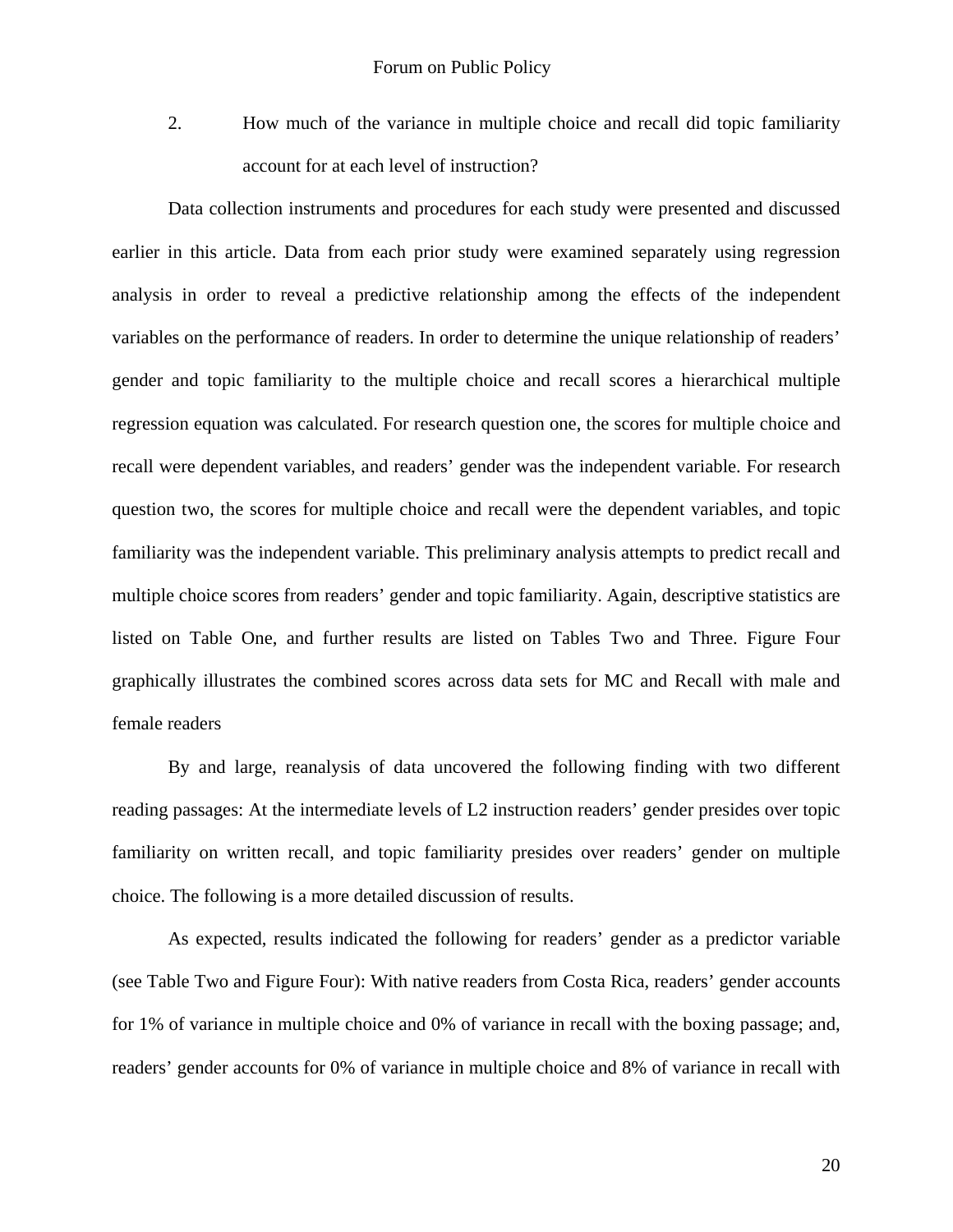the housewife passage. The housewife and boxing passages show considerable differences on the recall task. With advanced readers in the USA, findings revealed that readers' gender accounts for 0% of variance in multiple choice and 1% of variance in recall with the boxing passage; and, readers' gender accounts for 1% of variance in multiple choice and 2% of variance in recall with the housewife passage. Here, with the same passage read by more advanced readers, the variance in recall explained by gender decreases. However, with advanced readers who read the violence oriented passages, results revealed that readers' gender accounts for 11% of variance in multiple choice and 7% of variance in recall with the passage about a decapitated chicken. Here, the difference is in the opposite direction of the main finding. There is greater variance with multiple choice items than with recall. With the passage about the slaughter at naptime, there were no differences by gender on both assessment tasks.

 As indicated in Table Two, with intermediate L2 readers, readers' gender accounts for greater variance in recall than multiple choice items for both passages. With intermediate L1 readers, readers' gender accounted for almost the same amount of variance (almost 0%) in both comprehension tasks with the boxing passage, and for the housewife passage readers' gender accounted for greater variance in recall than multiple choice. In summary, readers' gender accounts for greater variance in written recall than multiple choice with readers from intermediate levels of language instruction. Overall, further statistical analysis indicated that readers' gender accounts for greater gender difference on written recalls with learners from intermediate levels, with females in both L1 and L2 intermediate course achieving higher scores than males for the written recall protocol. These results need to be interpreted with caution, but relatively speaking, women are generally favored by a written recall format rather than a multiple-choice format for reading comprehension at the intermediate level.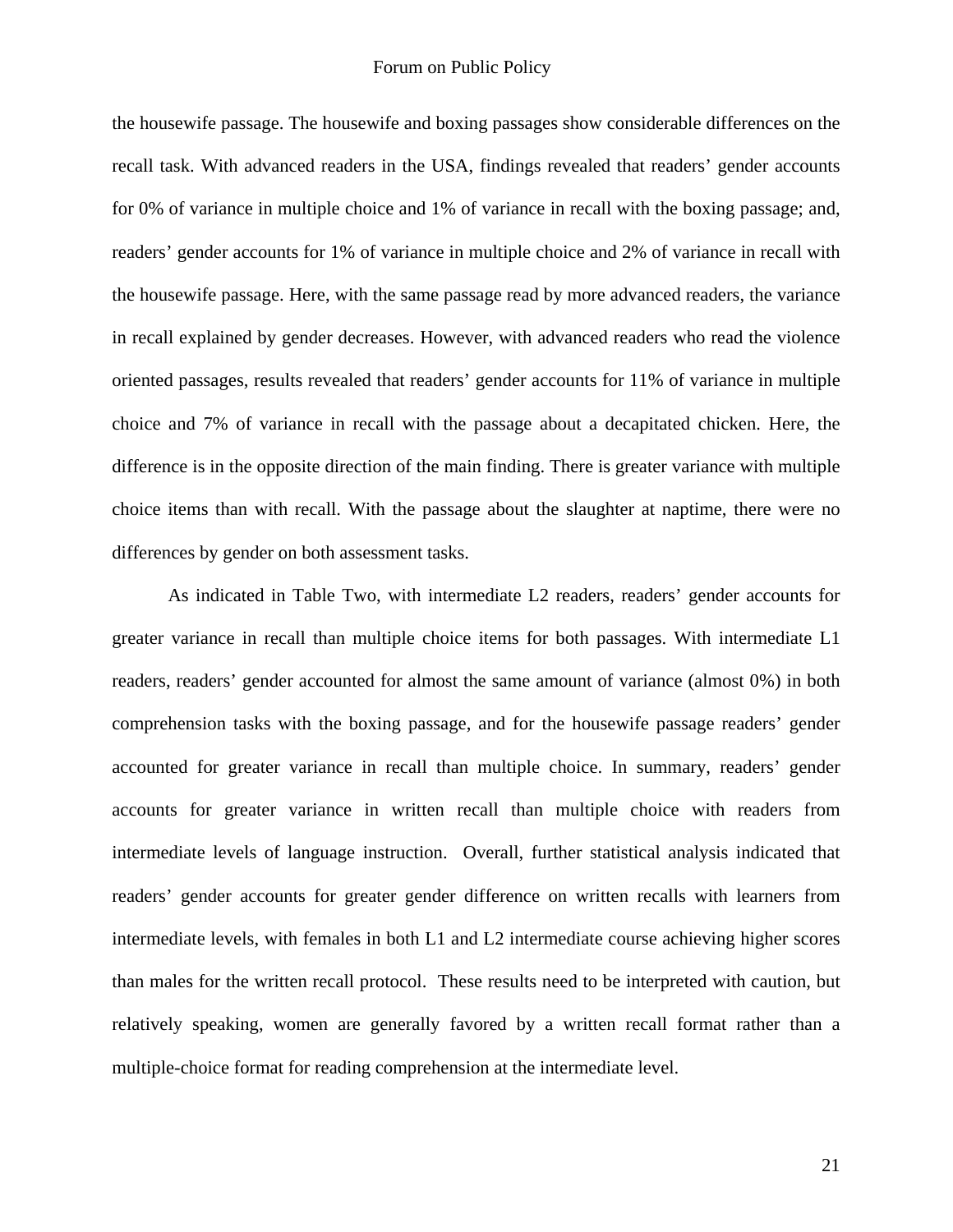Given the lack of significant differences in comprehension with native readers and advanced L2 readers for the original research questions (Brantmeier 2003c), few differences in comprehension by topic familiarity were expected. Furthermore, Bernhardt's model (2001) predicts that with advanced readers the effects of topic familiarity should disappear (See Table Three for findings across studies). Results indicate the following with native readers from Costa Rica : topic familiarity accounts for 0% of variance in multiple choice and 0% of variance in recall with the boxing passage; and, topic familiarity accounts for 1% of variance in multiple choice and 2% of variance in recall with the housewife passage. With advanced readers in the USA (Brantmeier 2002), a re-analysis of data revealed that topic familiarity accounts for 1% of variance in multiple choice and 0% of variance in recall with the boxing passage; and, topic familiarity accounts for 0% of variance in multiple choice and 3% of variance in recall with the housewife passage. Given the significant finding in Brantmeier (2004a) with advanced readers who indicated being equally familiar with two different violence-oriented passages (females outscored their male counterparts on both multiple choice and recall for texts that involved male-to-female violence); inconsistencies with predictor variables were expected.<sup>[7](#page-21-0)</sup>

Reanalysis revealed a conflicting and intriguing finding: Male and female advanced L2 learners reported significantly different topic familiarity levels for the boxing and housewife passages, and readers' gender did not account for large percentages of variance in either multiple choice or recall. However, ironically enough, for a passage in which men and women again reported equal familiarity levels (the decapitated chicken) the proportion of variance in multiple choice accounted for by gender was 11% (with women achieving one more item correct then

1

<span id="page-21-0"></span><sup>&</sup>lt;sup>7</sup> Results revealed that topic familiarity accounts for 7% of variance in multiple choice and 10% of variance in recall with the passage about a decapitated chicken. Meanwhile, for another violence oriented passage (SN) in that same study in which males and females indicated being equally familiar, Brantmeier (2004) reported that scores were the same by gender for multiple choice with only a slight difference in recall (females scored 2 more than males).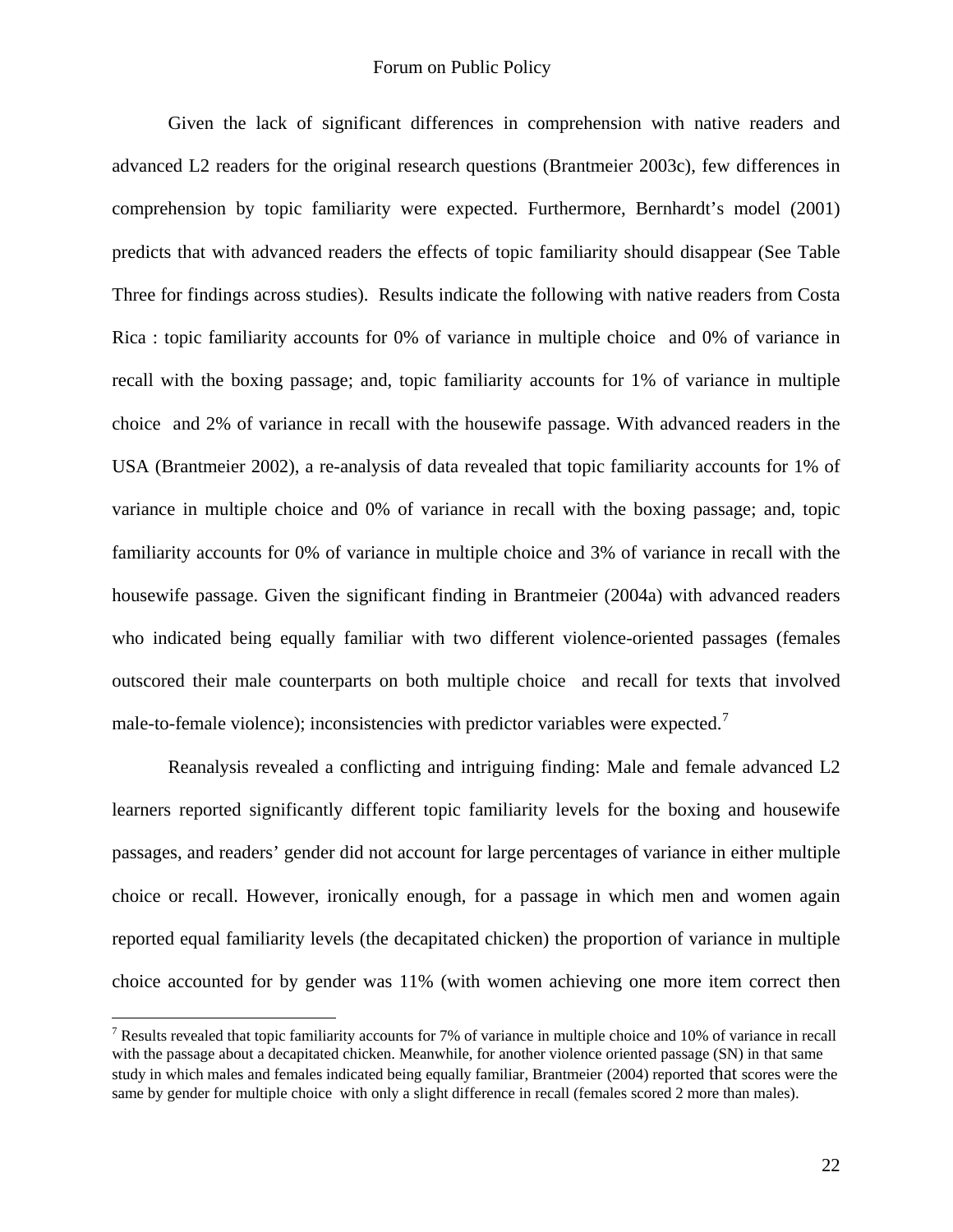men), and the proportion of variance in recall accounted for by gender was 7%, with females outscoring their male counterparts (males  $= 7$ ; females  $= 10$ ). These incongruous findings call for further research of this nature.

Asking different questions at different stages of knowledge about particular areas or reading research is integral to progress in the research database (Mosenthal and Kamil 1991). With different research questions in the present study, re-analysis of data from prior experiments highlights the importance of readers' gender and passage content at the intermediate level of language instruction, and it illuminates the role of assessment tasks across all levels of language instruction. As expected from prior contradictory studies on gender differences in multiple choice items, the multiple choice test method was inconsistent by gender across levels of instruction, but the written recall was consistent by gender across passages and levels of instruction with females outperforming males. Overall, reanalysis of data revealed an important new outcome: Across levels of language instruction readers' gender presides over topic familiarity on written recall, and topic familiarity presides over readers' gender on multiple choice.

One plausible and withstanding explanation for the test method effect phenomenon may be explained in terms of greater verbal skills of females (Maccoby and Jacklin 1974). Murphy (1982) contends that essays and other non-objective types of tasks demand a higher language ability in which women are often better than men. He also states that men often do better on objective items that do not require verbal ability, such as problem solving on multiple choice items. Myerberg (1996) reported that non-MC tests in reading favored females over males. Shakhar and Sinai (1991) examined gender differences on strategies used to complete multiple choice items and found robust differences in guessing tendencies; nevertheless, they concluded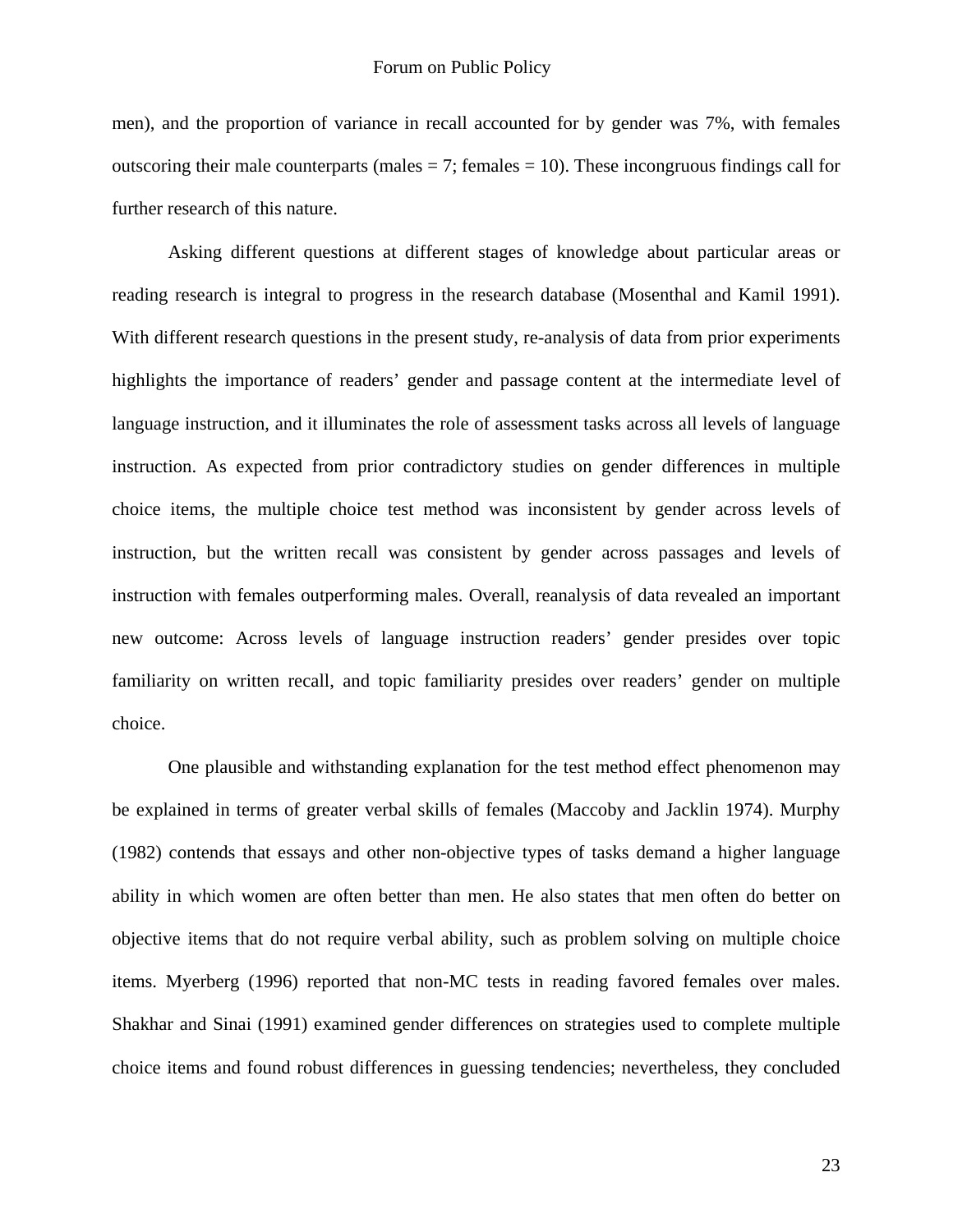that guessing tendencies accounted for only a small fraction of gender differences on multiple choice items. It appears to date that no research has specifically examined why women outperform men on the written recall task, however it has been asserted that there continues to be a gap in writing and language skills on standardized exams in the USA (Cole 1997). Whatever the explanation, the biasing influence of measurement method by gender on L2 reading achievement should be recognized and explored further. At this point, test constructors of L2 reading should keep in mind that assessment format may advantage or disadvantage readers by gender. Just as Shohamy (1984) questioned why different testing methods result in different scores, future L2 studies that use a range of texts and topics could explain why male and female readers achieve the same or different scores on the same task. Inquiries of this nature could use qualitative research methods to help explain more explicitly what is happening and offer an explanation about why these gender differences exist. The relation between gender and item format has not yet been clearly identified and clarified in either L1 or L2 studies, and again, this phenomenon merits further investigation.

#### **Conclusion**

Identifying the most important factors involved in the remaining variance in the L2 reading process is still at an early stage. We may never be able to stipulate exactly the complexity of individual differences in L2 reading, but by answering more extensive research questions about readers, texts and tasks, we can gather useful data on a readers' ability to read across levels. The present study utilizes multivariate research methods with varied comprehension assessment tasks and serves as a preliminary attempt to develop a complete theory of L2 reading that begins to identify and classify significant IDVs across time. Findings must be interpreted with caution because only four different passages were used across studies,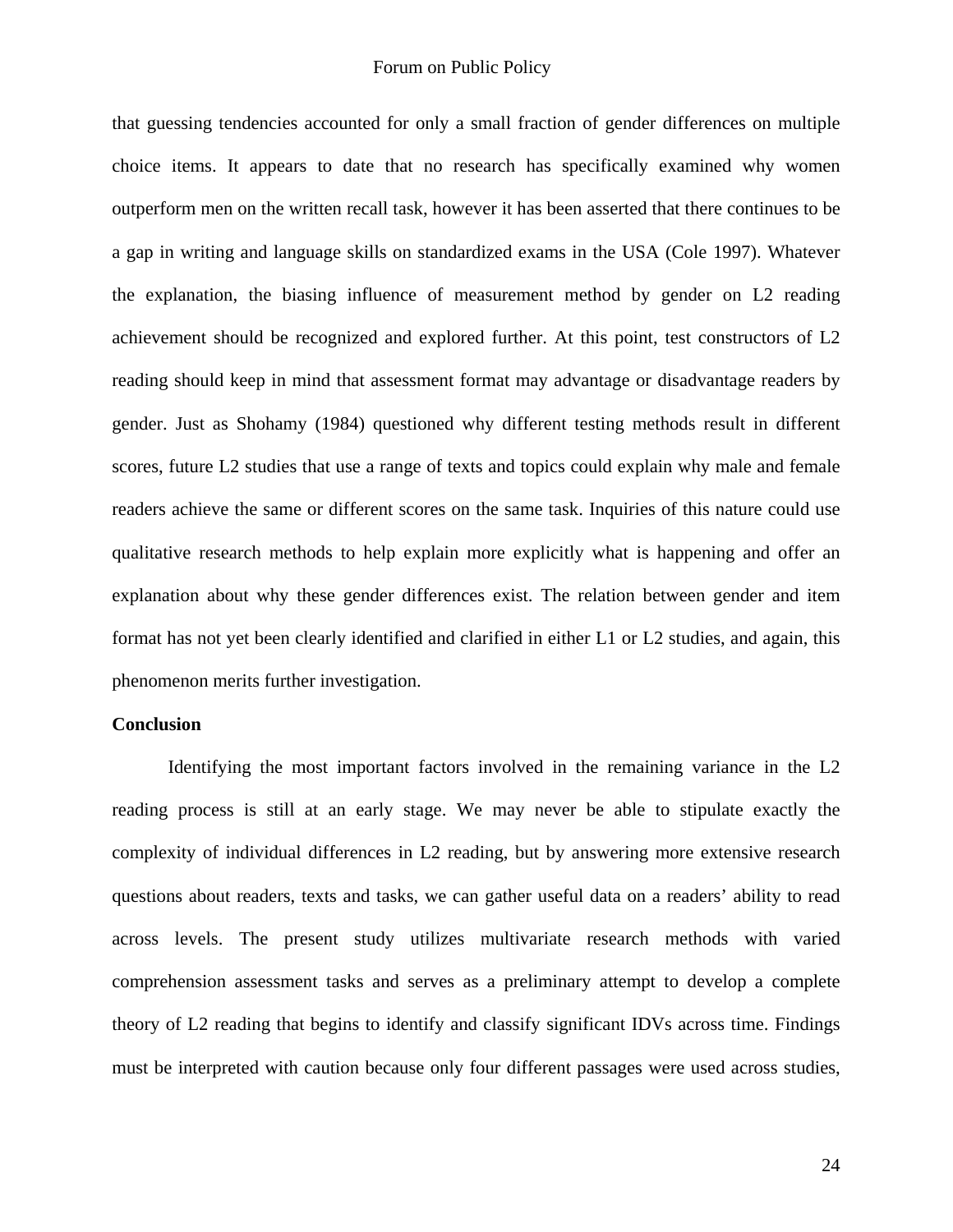and significant results are supported by 1 set of passages. Gender and the interaction of transient variables (such as passage content and topic familiarity) may be moderating factors that intervene with the actual processing of textual meaning until the reader reaches a higher level of language proficiency. Topic of text does not appear to be an important factor explaining gender differences after readers have reached advanced levels of language instruction, but assessment tasks used to measure comprehension do appear to be important variables worthy of more sustained and in-depth research at all levels of language instruction in the USA. This paper attempts to answer the question of gender difference in L2 reading, but ends with an analysis of gender difference in assessment methods. Future research could examine if readers' gender and topic familiarity show these patterns for multiple choice and recall by exploring the underlying processes involved with varying texts (genre and topic).

## **References**

- Bell, R. C. and J. A. Hay. 1987. Differences and biases in English language examination formats. *Journal of Educational Psychology* 57:212-220.
- Ben-Shakhar, G. and Y. Sinai. 1991. Gender differences in multiple-choice tests: The role of differential guessing tendencies. *Journal of Educational Measurement* 28: 23-35.
- Bernhardt, E. B. 2003. New directions in reading research: Second language perspectives. *Reading Research Quarterly* 37(4): 112-117.
- Bernhardt, E. B. "Second-language reading as a case study of reading scholarship in the 20th century." In *Handbook of Reading Research Volume III*, 793-811. Edited by M. Kamil, P. Mosenthal, D. Pearson. And R. Barr. Hillsdale, NJ: Earlbaum, 2000.
- Bernhardt, Elizabeth. B. 1991. *Reading development in a second language: Theoretical, research and classroom perspectives*. Norwood, N.J.: Albex.
- Bolger, N. 1984. Gender difference in academic achievement according to method of measurement. Paper presented at the annual convention of the American Psychological Association, Toronto.
- Brantmeier, C. 2001. Second language reading research on passage content and gender: challenges for the intermediate level curriculum. *Foreign Language Annals* 34: 325-333.
- ———. 2002. The effects of passage content on second language reading comprehension by gender across instruction levels. In J. Hammadou Sullivan. (Ed.) pp. 149-176, *Research in Second Language Learning: Literacy and the Second Language Learner*. Greenwich, CT: Information Age Publishing.
- ———. 2003a. Does gender make a difference? Passage content and comprehension in second language reading. *Reading in a Foreign Language* (15)1:1-24.
- ———. 2003b. The role of gender and strategy use in processing authentic written input at the intermediate level. *Hispania, Applied Linguistics Section* 86(4):844-856.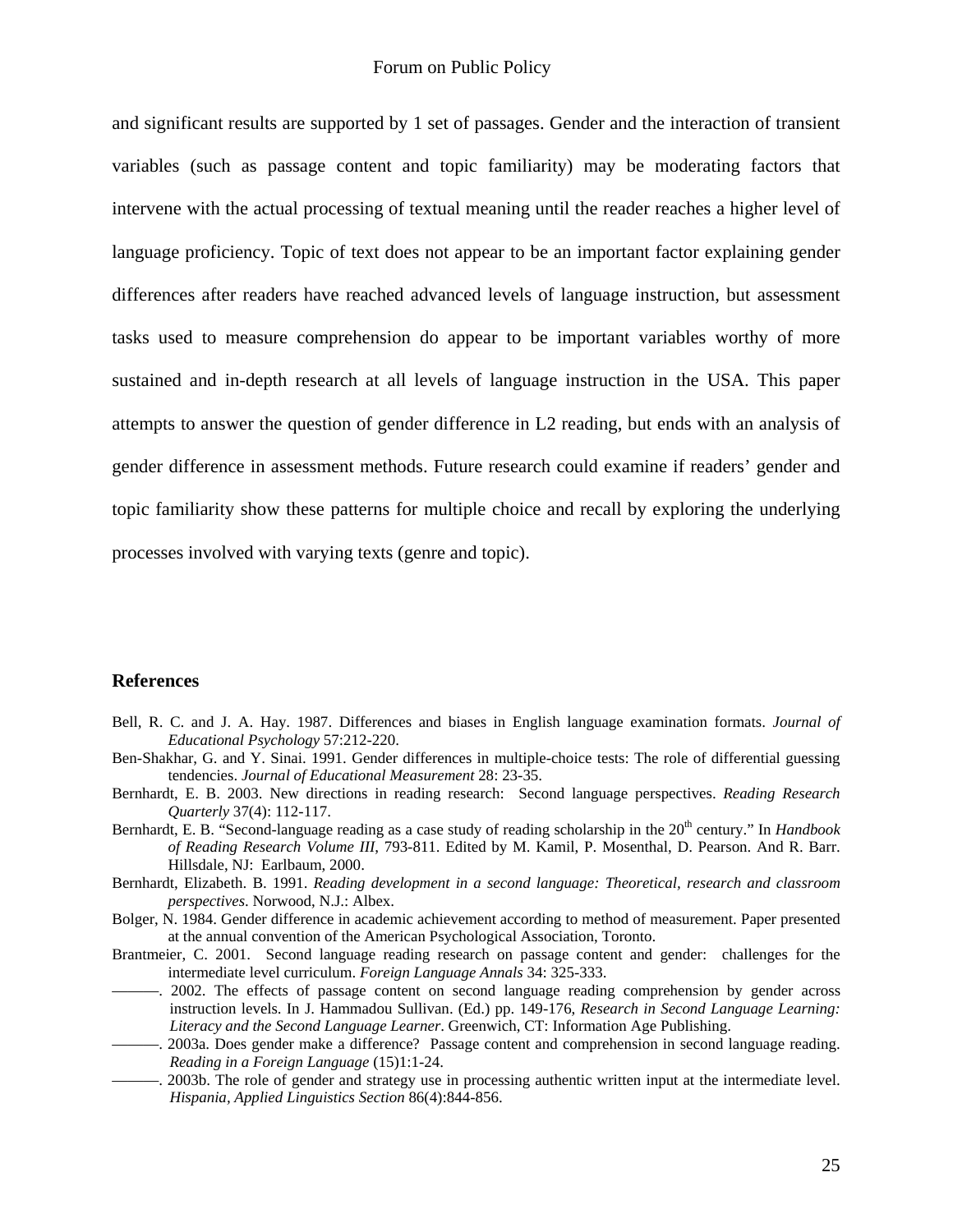- ———. 2003c. Language skills or passage content? A comparison of native and non-native male and female readers of Spanish. *Applied Language Learning* 13(1):183-205.
- ———. 2003d. Beyond linguistic knowledge: Individual differences in second language reading. *Foreign Language Annals* 36(1):33-44.
- ———. 2004a. Gender, violence-oriented passage content, and reading in a second language. *The Reading Matrix* 4(2):1-19.
- ———. 2004b. Statistical procedures for research on L2 reading comprehension: An examination of regression models and ANOVA. *Reading in a Foreign Language*, Special Issue on *Methods and Applications in Reading Research* 16(2):51-69.
- . 2007. Brantmeier, C., Schueller, J., Wilde, J., & Kinginger, C. (2007, in press). Gender and foreign and second language learning. In S. Klein (Ed.), *Handbook for Achieving Gender Equity through Education.*  American Educational Research Association.
- Bügel, K. and B.P. Buunk. 1996. Sex differences in foreign language text comprehension: The role of interests and prior knowledge. *Modern Language Journal*, 80:15-31.
- Carrell, P. L. 1981. Culture-specific schemata in L2 comprehension. In R. Orem, and J. F. Haskell, (Eds.), *Selected papers from the ninth Illinois TESOL/BE*, (pp. 123-132). Chicago: Illinois TESOL/BE.
- ———. 1983a. Some issues in studying the role of schemata, or background knowledge, in second language comprehension. *Reading in a Foreign Language* 1(2): 81-92.
- ———. 1983b. Three components of background knowledge in reading comprehension. *Language Learning*  33(2): 183-203.
- ———. 1987. Content and formal schemata in ESL reading. *TESOL Quarterly* 21:462-481.
- ———. 1989. Metacognitive awareness and second language reading. *Modern Language Journal* 73: 121-133.
- Chavez, Monika. 2000. *Gender in the language classroom*. New York: McGraw Hill.
- Cole, N. 1997. The ETS gender study: How females and males perform in Educational Settings. *US Department of Education*. Princeton: Educational Testing Service.
- Cook, Vivian. 1991. *Second Language Learning and Language Teaching*. London: Arnold.
- Doolittle, A. and C. Welch 1989. *Gender differences in performance on a college-level achievement test* (ACT Research Rep. Series 89-9). Iowa City, IA: American College Testing Program.
- Dornyei, Zoltan. 2005. *The psychology of the language learning: Individual differences in second language acquisition*. London: Lawrence Erlbaum.
- Ellis, Rod. 1994. *The study of second language acquisition*. Oxford: Oxford University Press.
- Feingold, A. 1988. Cognitive gender differences are disappearing. *American Psychologist* 43: 95-103.
- Firth, A. and J. Wagner. 1997. On discourse, communication, and (some) fundamental concepts in SLA research. *The Modern Language Journal* 81: 285-300.
- Hellekant, J. 1994. Are multiple-choice tests unfair to girls? *System* 22(3): 349-352.
- Hudson, T. 1982. The effects of induced schemata on the 'short circuit' in L2 reading: non-decoding factors in L2 reading performance. *Language Learning* 32(1): 1-31.
- Hyde, J. S. and M.C. Linn. 1988. Gender differences in verbal activity: A meta-analysis. *Psychological Bulletin* 104: 53-69.
- James, D. 1987. Bypassing the traditional leadership: Who's minding the store? *Profession*. Journal of the Modern Language Association. New York: 41-53.
- Johnson, P. 1981. Effects on comprehension of building background knowledge. *TESOL Quarterly* 16: 503-516.
- Larson-Freeman, Diana and Michael Long. 1991. *An introduction to second language acquisition research.* London: Longman.
- Lubliner, H. and L. Smetana. 2003. Recognition or recall: What reading comprehension tests really measure. Paper presented at the Annual Meeting of the *American Educational Research Association*. Chicago, IL.
- Maccoby, Eleanor. E. and Carol N.Jacklin. 1974. *The psychology of sex differences*. Stanford: Stanford University Press.
- Makitalo, A. 1996. Gender differences in performance on the DTM subtest in the Swedish scholastic aptitude test as a function of item position and cognitive demands. *Scandinavian Journal of Educational Research* 40(30): 189-201.
- Mazzeo, J., Schmitt, A.P. and C.A. Bleistein. 1992. Sex-related performance differences on constructed-response and multiple-choice sections of advanced placement examinations. *College Board Report* No. 92-7, ETS RR No 93-5 (New York, College Entrance Examination Board).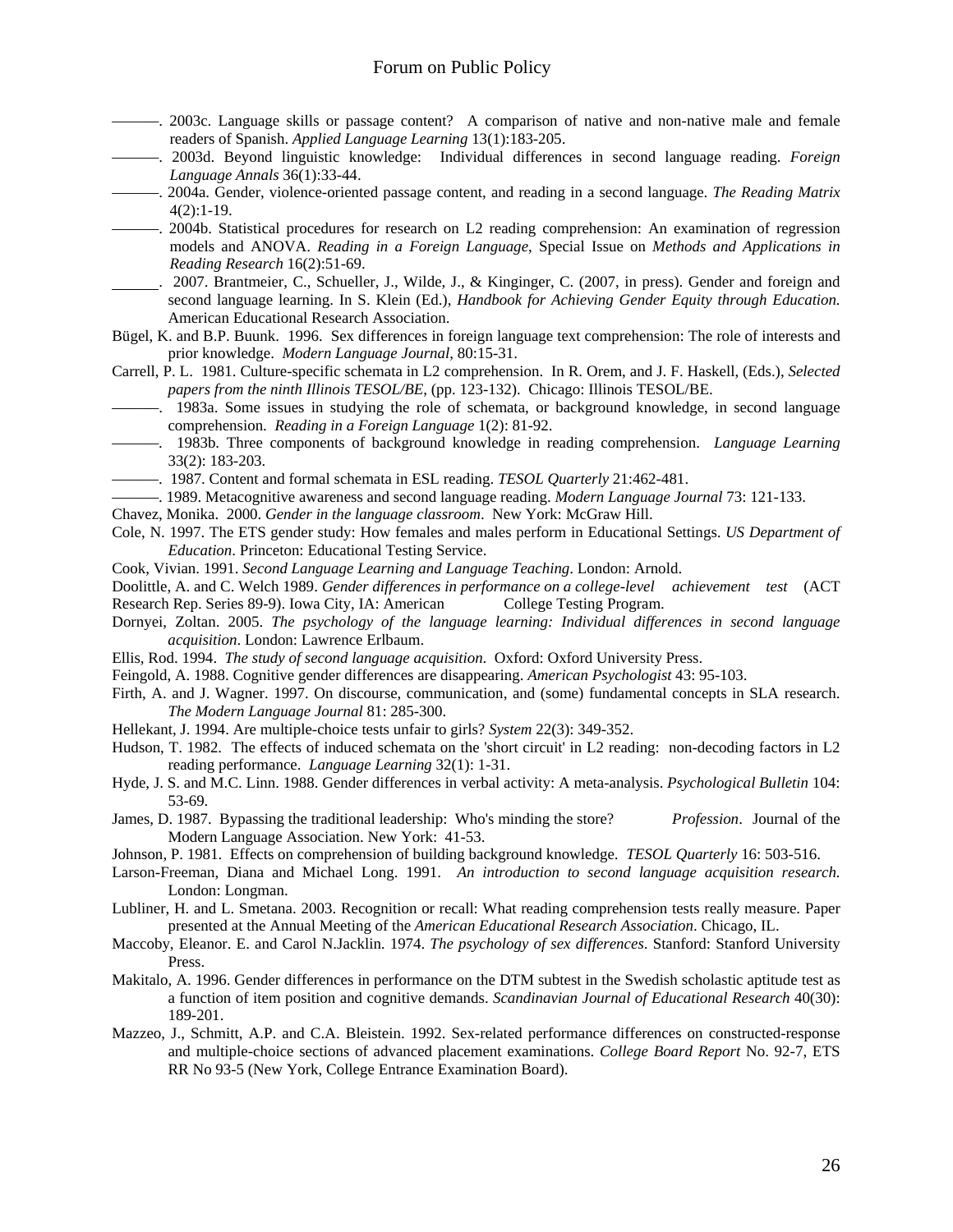- Mosenthal, Peter.B and Michael L. Kamil. 1991. Research in reading and writing: A model of progress. In R. Barr, M. L. Kamil, P.B. Mosenthal, and P.D. Pearson (Eds). *Handbook in Reading Research*, 2, 1013-1046. New York: Longman.
- Murphy, R.J.L 1982. Sex differences in objective test performance. *British Journal of Educational Psychology* 52: 213-219.
- Myerberg, J. N. (1996). Performance on different test types by racial/ethnic group and gender. Paper presented at the *Annual Meeting of the American Educational Research Association.* New York, NY.
- Oxford, R. and M. Ehrman. 1993. Second language research on individual differences. *Annual Review of Applied Linguistics* 13: 188-205.
- Patterson , A. 1995. Reading research methodology and the Reading Research Quarterly: A question of gender. *Reading Research Quarterly* 30(2): 290-298.
- Pritchard, R. 1990. The effects on cultural schemata on reading processing strategies. *Reading Research Quarterly* 25: 273-295.
- Schueller, J. 1999. The effect of two types of strategy training on foreign language reading comprehension. An analysis by gender and proficiency*.* PhD diss., University of Wisconsin-Madison.
- Shakhar, B.G. and Y. Sinai. 1991. Gender differences in multiple-choice tests: The role of differential guessing tendencies. *Journal of Educational Measurement* 28(1): 23-35.
- Shohamy, E. 1984. Does the testing method make a difference? The case of reading comprehension. *Language Testing* 1:147-70.
- Skehan, Peter. 1989*. Individual differences in second-language learning.* London: Edward Arnold.
- Steffensen, M. S., C. Joag-dev, and R.C. Anderson, R. C. 1979. A cross-cultural perspective on reading comprehension. *Reading Research Quarterly* 15:10-29.
- Wester, A. (1995). The importance of the item format with respect to gender differences in test performance: A study of open-format items in the DTM test. *Scandinavian Journal of Educational Research*, 39(4):335- 346.
- Young, D. J. and R. Oxford. 1997. A gender-related analysis of strategies used to process input in the native language and in a foreign language*. Applied Language Learning* 8: 43-73.
- Young, D. J. 2003. Language Learning Series Lecture. Washington University in St. Louis.

Published by the Forum on Public Policy

Copyright © The Forum on Public Policy. All Rights Reserved. 2006.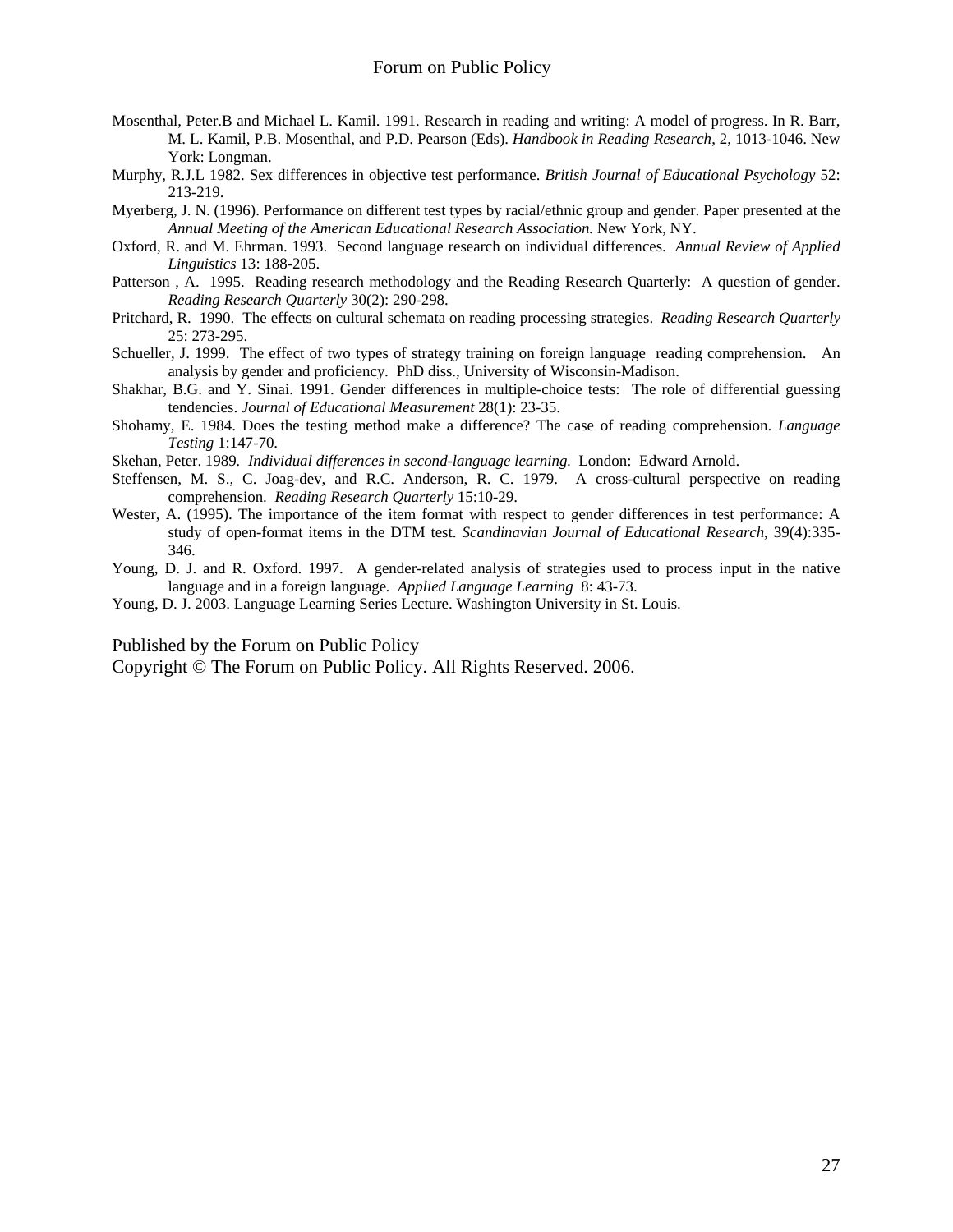# Table One

Descriptive Statistics

|                                                    |           |       | Recall | <b>MC</b> |        |
|----------------------------------------------------|-----------|-------|--------|-----------|--------|
| Intermediate L2 USA                                |           | Male  | Female | Male      | Female |
| $(n = 78; 29 \text{ males} \& 49 \text{ females})$ |           |       |        |           |        |
| Boxing                                             | M         | 7.93  | 5.78   | 6.62      | 5.92   |
|                                                    | <b>SD</b> | 2.83  | 3.40   | 1.35      | 1.53   |
| Housewife                                          | M         | 7.00  | 10.85  | 7.59      | 8.57   |
|                                                    | <b>SD</b> | 3.38  | 4.47   | 1.84      | 1.12   |
| Intermediate L1 Costa Rica                         |           |       |        |           |        |
| $(n = 70; 27$ males & 43 females)                  |           |       |        |           |        |
| Boxing                                             | M         | 8.22  | 7.93   | 5.78      | 5.33   |
|                                                    | <b>SD</b> | 5.42  | 4.26   | 1.89      | 2.12   |
| Housewife                                          | M         | 12.11 | 16.23  | 7.93      | 8.00   |
|                                                    | <b>SD</b> | 5.73  | 7.59   | 2.22      | 3.14   |
| <b>Advanced L2 USA</b>                             |           |       |        |           |        |
| $(n = 76; 23 \text{ males} \& 53 \text{ females})$ |           |       |        |           |        |
| <b>Boxing</b>                                      | M         | 11.35 | 12.36  | 6.09      | 6.36   |
|                                                    | <b>SD</b> | 5.29  | 4.84   | 2.35      | 1.93   |
| Housewife                                          | M         | 15.65 | 18.74  | 8.09      | 8.43   |
|                                                    | <b>SD</b> | 9.40  | 9.15   | 1.73      | 1.97   |
| $(n = 68; 19 \text{ males} \& 49 \text{ females})$ |           |       |        |           |        |
| Dec. Chicken                                       | M         | 7.00  | 10.20  | 6.7       | 7.9    |
|                                                    | <b>SD</b> | 4.7   | 5.8    | 1.9       | 1.3    |
| Naptime Sl.                                        | M         | 14.2  | 5.9    | 8.3       | 8.4    |
|                                                    | <b>SD</b> | 5.9   | 5.9    | 1.6       | 1.5    |
| Advanced L2 Literature USA                         |           |       |        |           |        |
| $(n = 56; 9 \text{ males} \& 47 \text{ females})$  |           |       |        |           |        |
| Boxing                                             | M         | 11.89 | 11.09  | 7.33      | 7.00   |
|                                                    | <b>SD</b> | 5.13  | 3.73   | 1.32      | 1.60   |
| Housewife                                          | M         | 15.89 | 18.87  | 8.56      | 9.06   |
|                                                    | <b>SD</b> | 4.91  | 6.75   | 1.01      | 1.03   |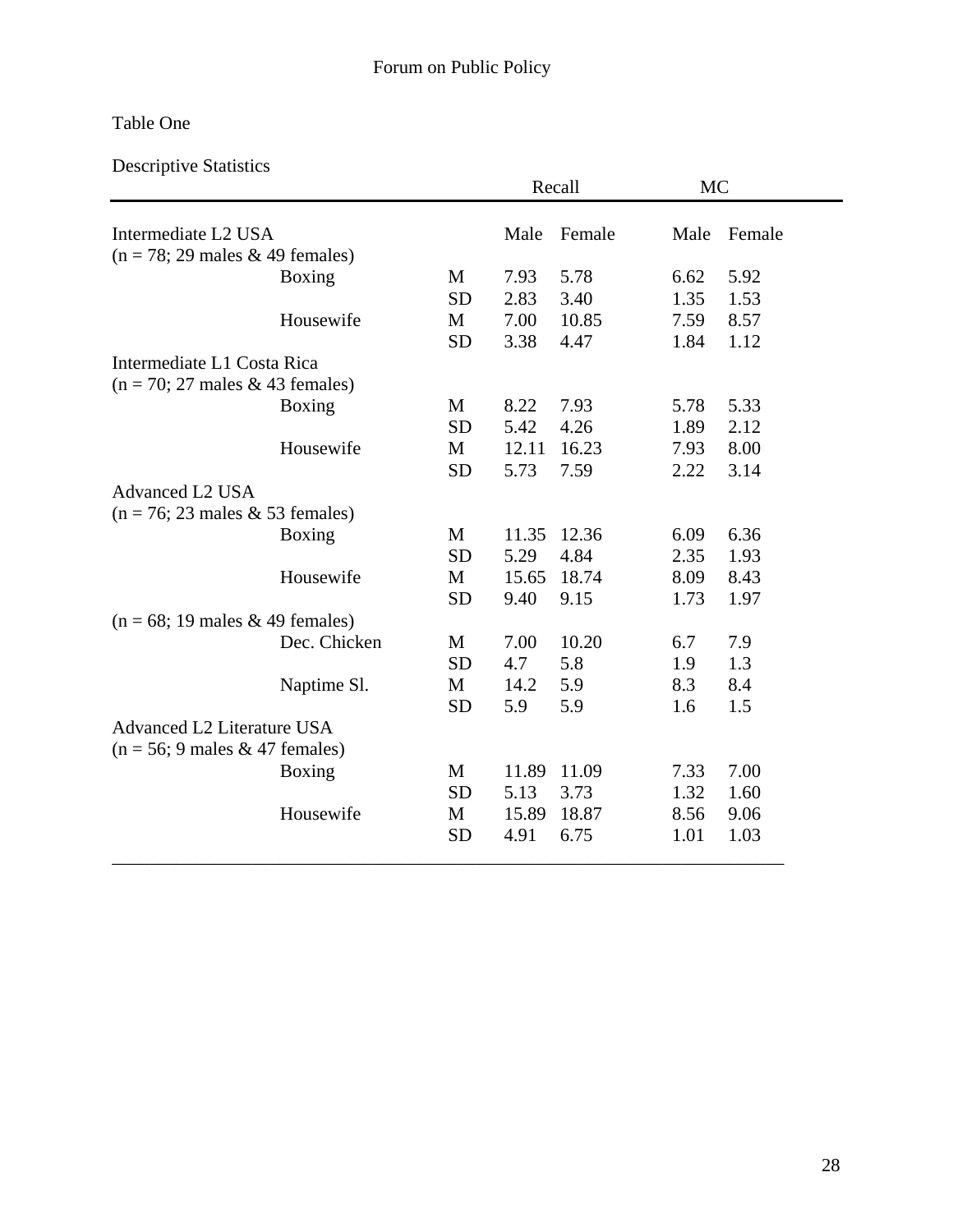# Table Two Regression Analysis Assessment Tasks with Intermediate and Advanced Learners

# **Predictor – RG**

|                                  |                      | MC                   |                      | Recall |                      |                      |                      |
|----------------------------------|----------------------|----------------------|----------------------|--------|----------------------|----------------------|----------------------|
|                                  | $R^2$                | T-ratio              | $\mathbf{P}$         |        | $R^2$                | T-ratio              | $\mathbf{P}$         |
| Intermediate L2<br><b>USA</b>    |                      |                      |                      |        |                      |                      |                      |
| <b>BX</b><br><b>HW</b>           | 0.05<br>0.10         | $-2.10$<br>2.90      | 0.00<br>0.00         |        | 0.10<br>0.17         | $-2.20$<br>4.00      | 0.03<br>0.00         |
| Intermediate L1<br>CR            |                      |                      |                      |        |                      |                      |                      |
| BX<br><b>HW</b>                  | 0.01<br>0.00         | $-.90$<br>0.12       | 0.37<br>0.92         |        | 0.00<br>0.08         | $-.25$<br>2.42       | 0.80<br>0.02         |
| <b>Advanced L2</b><br><b>USA</b> |                      |                      |                      |        |                      |                      |                      |
| BX<br><b>HW</b><br>DC            | 0.00<br>0.01<br>0.11 | 0.53<br>0.64<br>2.81 | 0.60<br>0.52<br>0.01 |        | 0.01<br>0.02<br>0.07 | 0.81<br>1.33<br>2.16 | 0.42<br>0.18<br>0.04 |

Note:

 $BX = Boxing$  passage;  $HW = Housewire$  passage;  $DC = Decapitated chicken$  passage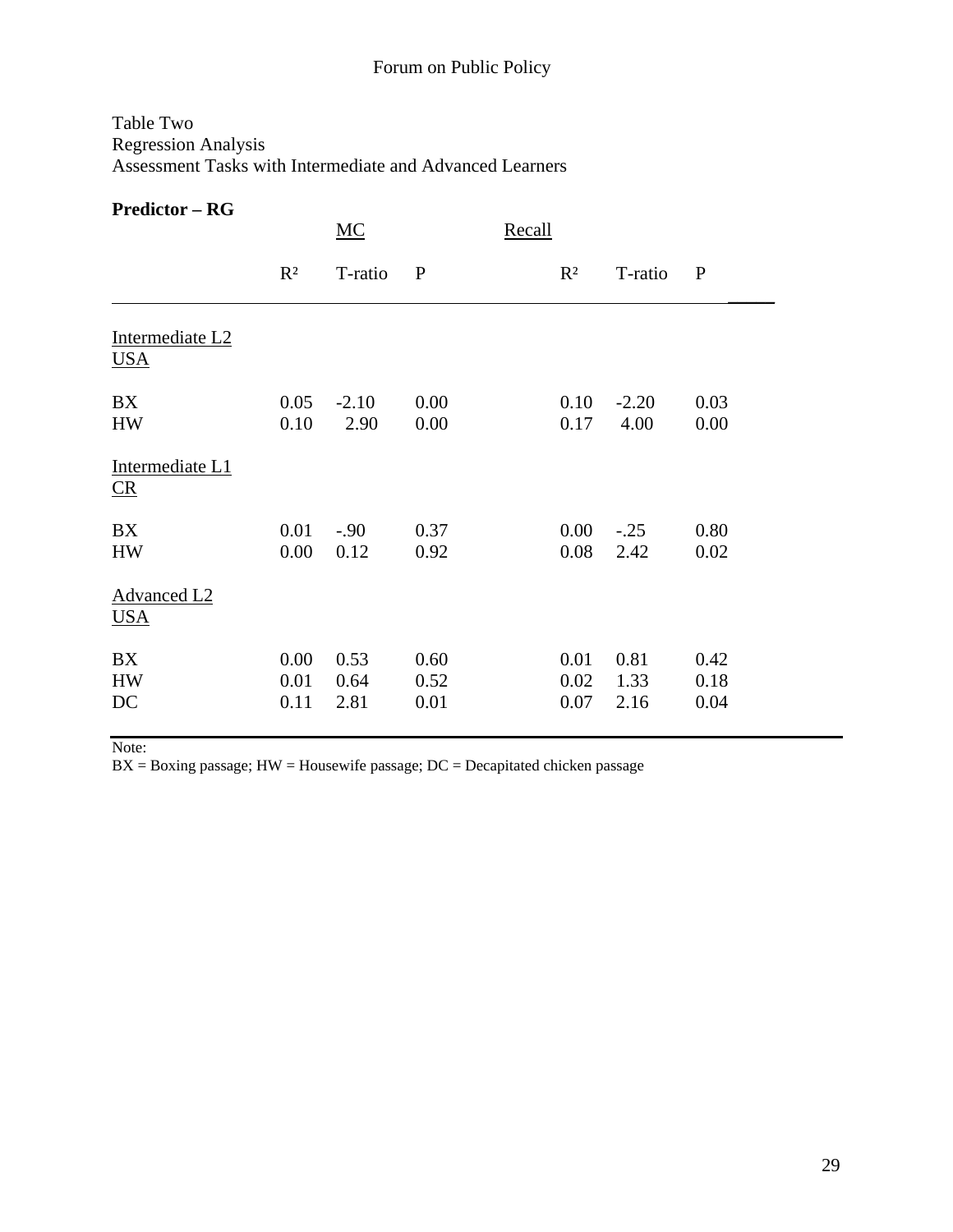# Table Three

# Regression Analysis Assessment Tasks with Intermediate and Advanced Learners

## **Predictor – TF**

|                               |                      | MC                        |                      | Recall       |  |                      |                               |                      |              |
|-------------------------------|----------------------|---------------------------|----------------------|--------------|--|----------------------|-------------------------------|----------------------|--------------|
|                               | $R^2$                | T-ratio                   |                      | $\mathbf{P}$ |  | $R^2$                | T-ratio                       |                      | $\mathbf{P}$ |
| Intermediate<br><b>USA</b>    |                      |                           |                      |              |  |                      |                               |                      |              |
| BX<br><b>HW</b>               | 0.11<br>0.14         | $-3.07$<br>$-3.50$        | 0.03<br>0.00         |              |  | 0.05<br>0.14         | $-1.96$ 0.05<br>$-3.53$ 0.00  |                      |              |
| Intermediate<br>$\sqrt{CR}$   |                      |                           |                      |              |  |                      |                               |                      |              |
| <b>BX</b><br><b>HW</b>        | 0.00<br>0.01         | 0.03<br>$-0.88$           | 0.98<br>0.38         |              |  | 0.00<br>0.02         | $-0.52$<br>$-1.22$            | 0.60<br>0.22         |              |
| <b>Advanced</b><br><b>USA</b> |                      |                           |                      |              |  |                      |                               |                      |              |
| <b>BX</b><br><b>HW</b><br>DC  | 0.01<br>0.00<br>0.07 | 0.88<br>$-0.51$<br>$-2.0$ | 0.38<br>0.61<br>0.05 |              |  | 0.00<br>0.03<br>0.10 | $-0.44$<br>$-1.41$<br>$-2.67$ | 0.67<br>0.16<br>0.01 |              |

Note:

 $BX = Boxing$  passage;  $HW = Housewire$  passage;  $DC = Decapitated chicken passage$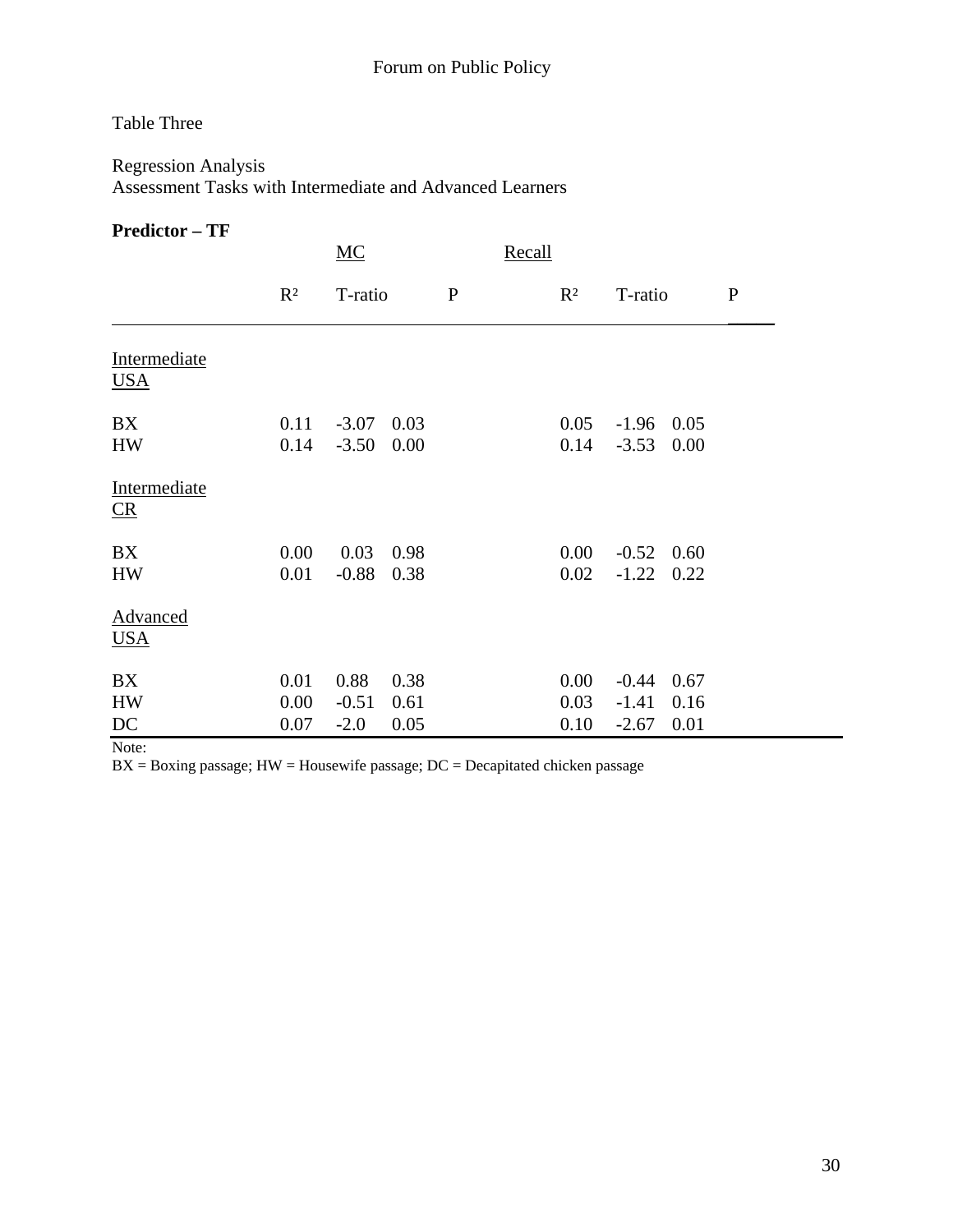# **Figure One**

# **Summary of Investigations on L2 Reading and Gender Across Instructional Levels**

| <b>Title</b>                                                                                                                                                               | <b>Participants</b>                                                                                                                                | <b>Reading Passages</b>                                                                                                                                                                                                                                                                                                                         | <b>Results</b>                                                                                                                                                                                                                                                                                                                                                                                                                                                  |  |  |
|----------------------------------------------------------------------------------------------------------------------------------------------------------------------------|----------------------------------------------------------------------------------------------------------------------------------------------------|-------------------------------------------------------------------------------------------------------------------------------------------------------------------------------------------------------------------------------------------------------------------------------------------------------------------------------------------------|-----------------------------------------------------------------------------------------------------------------------------------------------------------------------------------------------------------------------------------------------------------------------------------------------------------------------------------------------------------------------------------------------------------------------------------------------------------------|--|--|
| Bügel & Buunk<br>1996<br>Sex differences in<br>foreign language<br>text<br>comprehension:<br>The role of<br>interests and<br>prior knowledge                               | High school<br>students in their<br>final year of study<br>in the Netherlands<br>who had 3 or<br>more years of<br>English as a<br>foreign language | 11 passages:<br>Female topics:<br>(1) human relations<br>(2) female professions<br>(3) self care and of others<br>(4) home, cooking<br>(5) art, literature, dance<br>$(6)$ pity<br>(7) philosophy<br>Male topics:<br>(1) economy, money<br>(2) politics<br>(3) crime, war, violence<br>$(4)$ sports<br>(5) machines, physics<br>(6) automobiles | Females did better on reading<br>passages about human relations,<br>education, care, art and<br>philosophy; Males did better on<br>politics, sports, violence,<br>economics and technological<br>topics.                                                                                                                                                                                                                                                        |  |  |
| Young & Oxford<br>1997<br>A gender-related<br>analysis of<br>strategies used to<br>process input in<br>the native<br>language and a<br>foreign language                    | Intermediate level<br>Spanish at the<br>University                                                                                                 | Passages taken from<br>textbooks on the following<br>topics: Economics, Presence<br>of Foreign Cultures, and<br>History                                                                                                                                                                                                                         | No significant differences by<br>gender with recall scores for all<br>text topics. No self-reported<br>differences by gender in the<br>familiarity ratings with passage<br>topics or background knowledge of<br>any of the passages.                                                                                                                                                                                                                            |  |  |
| Schueller<br>1999<br>The effect of two<br>types of strategy<br>training on<br>foreign language<br>reading<br>comprehension:<br>An analysis by<br>gender and<br>proficiency | Participants from<br>second-year<br>courses of<br>German at the<br>University                                                                      | Passages were gender-<br>neutral narratives about an<br>older couple rationing food<br>in post-war Germany (borne<br>out by statistical analyses)                                                                                                                                                                                               | Schueller controlled for the effects<br>of passage content and reported a<br>higher degree of reading<br>comprehension among females.<br>More specifically, every female<br>group scored higher on<br>comprehension than the male<br>groups regardless of strategic<br>training and comprehension<br>assessment task with only one<br>exception: males with top-down<br>strategy training did better than<br>females on multiple choice (but not<br>on recall). |  |  |
| <b>Brantmeier</b><br>2002<br>The effects of<br>passage content<br>on L2 rding<br>comprehension<br>by gender across                                                         | 132 total; 76<br>Advanced<br>Grammar (9<br>males;<br>47females); 56<br>Advanced<br>Literature (9                                                   | Cortázar passage on boxing;<br>Poniatowska passage on<br>housewife; topic familiarity<br>questionnaire; written recall<br>and multiple choice<br>questions                                                                                                                                                                                      | Effects of passage content on L2<br>rding comprehension by gender do<br>not maintain at higher levels of<br>instruction; topic familiarity<br>differences do maintain.                                                                                                                                                                                                                                                                                          |  |  |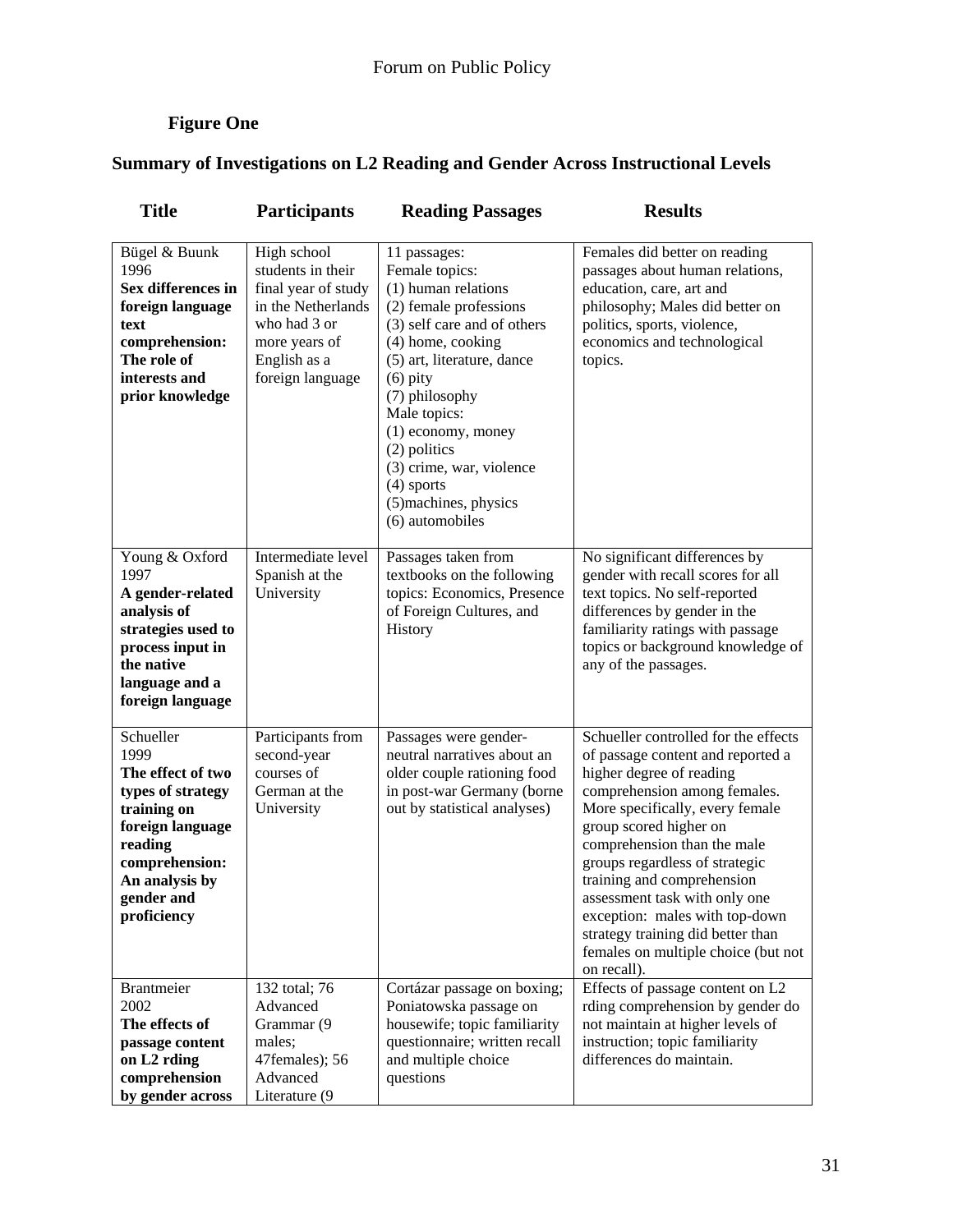| instruction levels                                                                                                                                      | males;<br>47 females)                                                                                                                                                                                                                                                                                                                    |                                                                                                                                                                                                        |                                                                                                                                                                                                                                                                                                                                                                                                                                                                                                                                                            |
|---------------------------------------------------------------------------------------------------------------------------------------------------------|------------------------------------------------------------------------------------------------------------------------------------------------------------------------------------------------------------------------------------------------------------------------------------------------------------------------------------------|--------------------------------------------------------------------------------------------------------------------------------------------------------------------------------------------------------|------------------------------------------------------------------------------------------------------------------------------------------------------------------------------------------------------------------------------------------------------------------------------------------------------------------------------------------------------------------------------------------------------------------------------------------------------------------------------------------------------------------------------------------------------------|
| <b>Brantmeier</b><br>2003a<br>Does gender<br>make a<br>difference?<br>passage content<br>and<br>comprehension in<br>L <sub>2</sub> rding                | 78 total (29<br>males, 49<br>females),<br>Hispanic Culture<br>Course<br><i>(intermediate)</i><br>level; course<br>beyond first two<br>years)                                                                                                                                                                                             | Cortázar passage on boxing;<br>Poniatowska passage on<br>housewife; topic familiarity<br>questionnaire; written recall<br>and multiple choice<br>questions                                             | Reported topic familiarity<br>differences by gender; passage<br>content affects L2 rding<br>comprehension by gender (for both<br>multiple choice and recall).                                                                                                                                                                                                                                                                                                                                                                                              |
| <b>Brantmeier</b><br>2003b<br>The role of<br>gender and<br>strategy use in<br>processing<br>authentic written<br>input at the<br>intermediate<br>level  | 78 total, (29)<br>males, 49<br>females) from<br>Hispanic Culture<br>Course (course<br>beyond first two<br>years of Spn).<br>Most strategy use<br>research is<br>conducted with<br>participants from<br>the basic stages of<br>language<br>acquisition. The<br>present study was<br>undertaken with<br>fifth semester<br>students of Spn. | Cortázar passage on boxing;<br>Poniatowska passage on<br>housewife; recall and<br>multiple choice questions;<br>topic familiarity<br>questionnaire; questionnaire<br>on global and local<br>strategies | Although findings of the present<br>study indicated that men use more<br>global strategies than women when<br>faced with the Cortázar passage,<br>results revealed that global and<br>local strategy use did not<br>significantly correlate with<br>performance on comprehension<br>tasks. Type of strategy use did not<br>predict comprehension at the<br>intermediate level                                                                                                                                                                              |
| <b>Brantmeier</b><br>2003c<br>Language skills<br>or PC? A<br>comparison of<br>native and non-<br>native male and<br>female readers of<br><b>Spanish</b> | 70 Costa Rican<br>students studying<br>EFL in Costa<br>Rica, (27 males,<br>43 females)                                                                                                                                                                                                                                                   | Cortázar passage on boxing;<br>Poniatowska passage on<br>housewife; written recall<br>and multiple choice<br>questions; questionnaire on<br>global and local strategies                                | No gender differences in topic<br>familiarity were reported. Results<br>revealed significant main effects of<br>female-oriented passage content by<br>readers' gender on recall only.<br>Costa Rican females outperformed<br>their counterparts on recall for the<br>Poniatowska passage, but they did<br>not differ from males on recall<br>scores for the Cortazar passage.<br>No gender differences were found<br>with strategy use, but results<br>revealed a significant relationship<br>between global strategy use and<br>both comprehension tasks. |
| <b>Brantmeier</b><br>2003d<br><b>Beyond linguistic</b><br>knowledge:<br><b>Individual</b><br>differences in<br>second language<br>reading               | 86 students (34<br>males, 52<br>females) enrolled<br>in intermediate<br>Spanish                                                                                                                                                                                                                                                          | Cortázar passage on boxing;<br>Poniatowska passage on<br>housewife; written recall;<br>questionnaire on enjoyment,<br>interest and topic familiarity                                                   | Males indicated they know more<br>about the topic of the boxing<br>passage, and they showed greater<br>interest in and enjoyment of this<br>passage. Similar results were found<br>for the females with regard to the<br>female passage. Males performed<br>better than females on recall for the<br>boxing passage, and females<br>performed better than males on                                                                                                                                                                                         |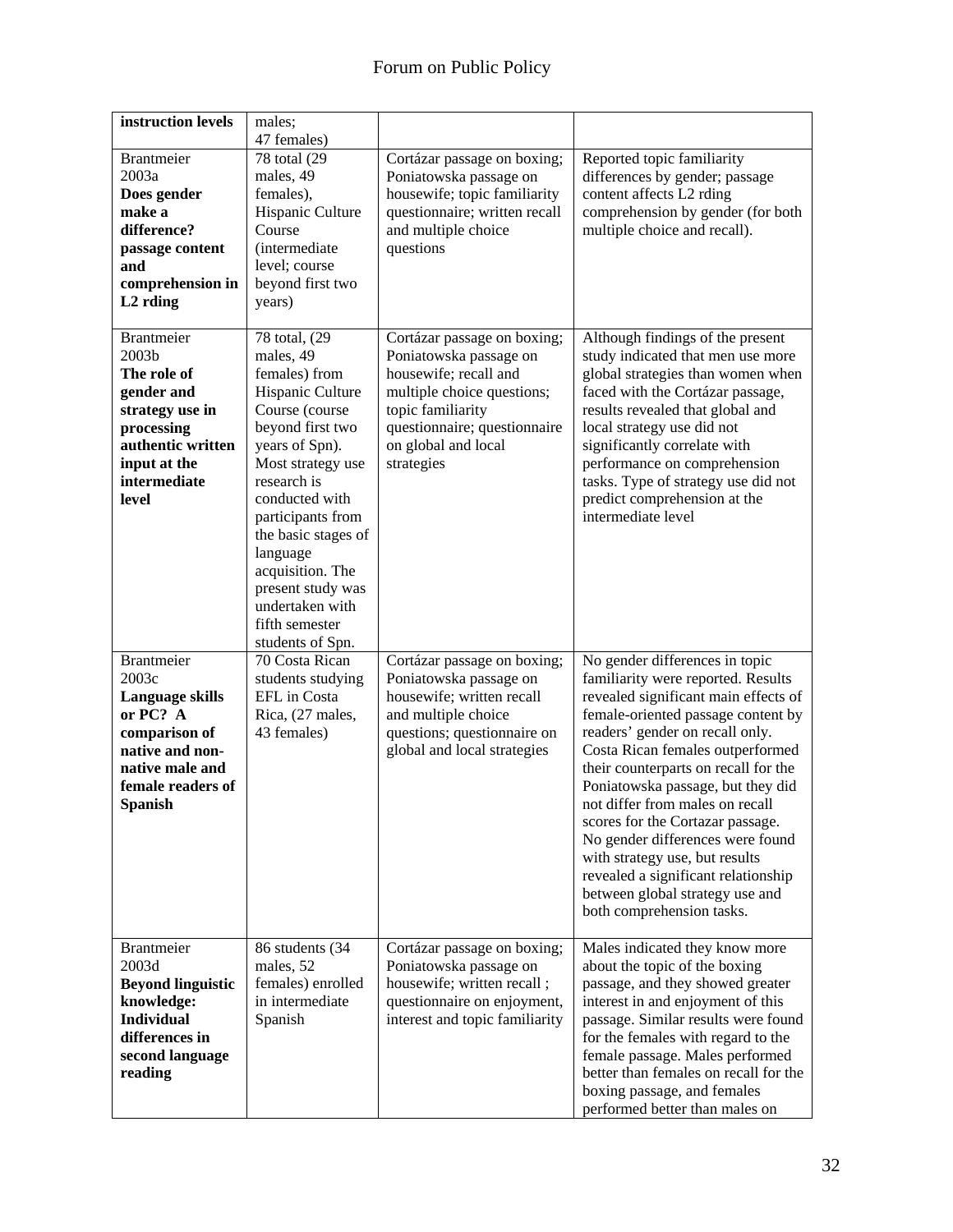|                                |                 |                                                                                                       | recall for the housewife passage.<br>Lack of topic familiarity interfered<br>with recall, but low levels of<br>enjoyment and interest factors did<br>not hinder performance on recalls.                                                                                                                                                                                                                                                                  |
|--------------------------------|-----------------|-------------------------------------------------------------------------------------------------------|----------------------------------------------------------------------------------------------------------------------------------------------------------------------------------------------------------------------------------------------------------------------------------------------------------------------------------------------------------------------------------------------------------------------------------------------------------|
| <b>Brantmeier</b>              | 68 students     | Short stories by Horacio                                                                              | Men and women reported being                                                                                                                                                                                                                                                                                                                                                                                                                             |
| 2004a                          | enrolled in     | Quiroga, "The Decapitated                                                                             | equally familiar with both text                                                                                                                                                                                                                                                                                                                                                                                                                          |
| <b>Gender and</b>              | advanced Spn    | Chicken" (DC), and Julio                                                                              | topics. Results revealed no                                                                                                                                                                                                                                                                                                                                                                                                                              |
| violence-oriented              | grammar courses | Cortázar, "Slaughter at                                                                               | significant main effects of rdrs'                                                                                                                                                                                                                                                                                                                                                                                                                        |
| passage content<br>in L2 rding |                 | Naptime" (SN); written<br>recall and multiple choice<br>questions; topic familiarity<br>questionnaire | gender and topic familiarity with<br>both passages. Performance by<br>males and females on the recall<br>comprehension task and multiple<br>choice questions was significantly<br>affected by the interaction of DC<br>passage content and rdrs' gender,<br>but not by the interaction of SN<br>passage content and rdrs' gender.<br>For the DC passage, females<br>scored higher than the males on the<br>recall task and multiple choice<br>questions. |

(modified from Brantmeier, 2001; 2007)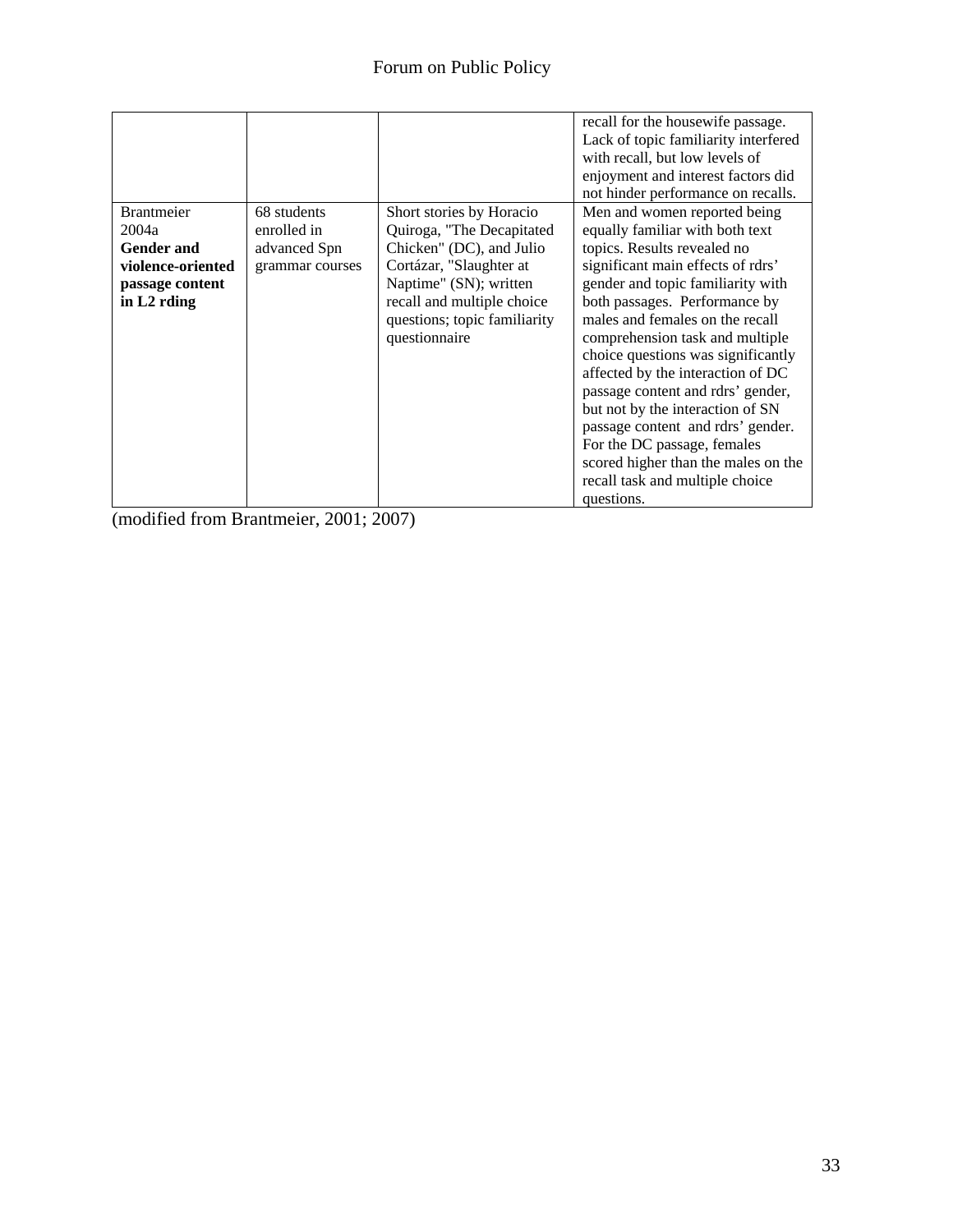# Figure Two

 Average Scores by Gender for Recall across L1 and L2 Data Sets and Instructional Levels

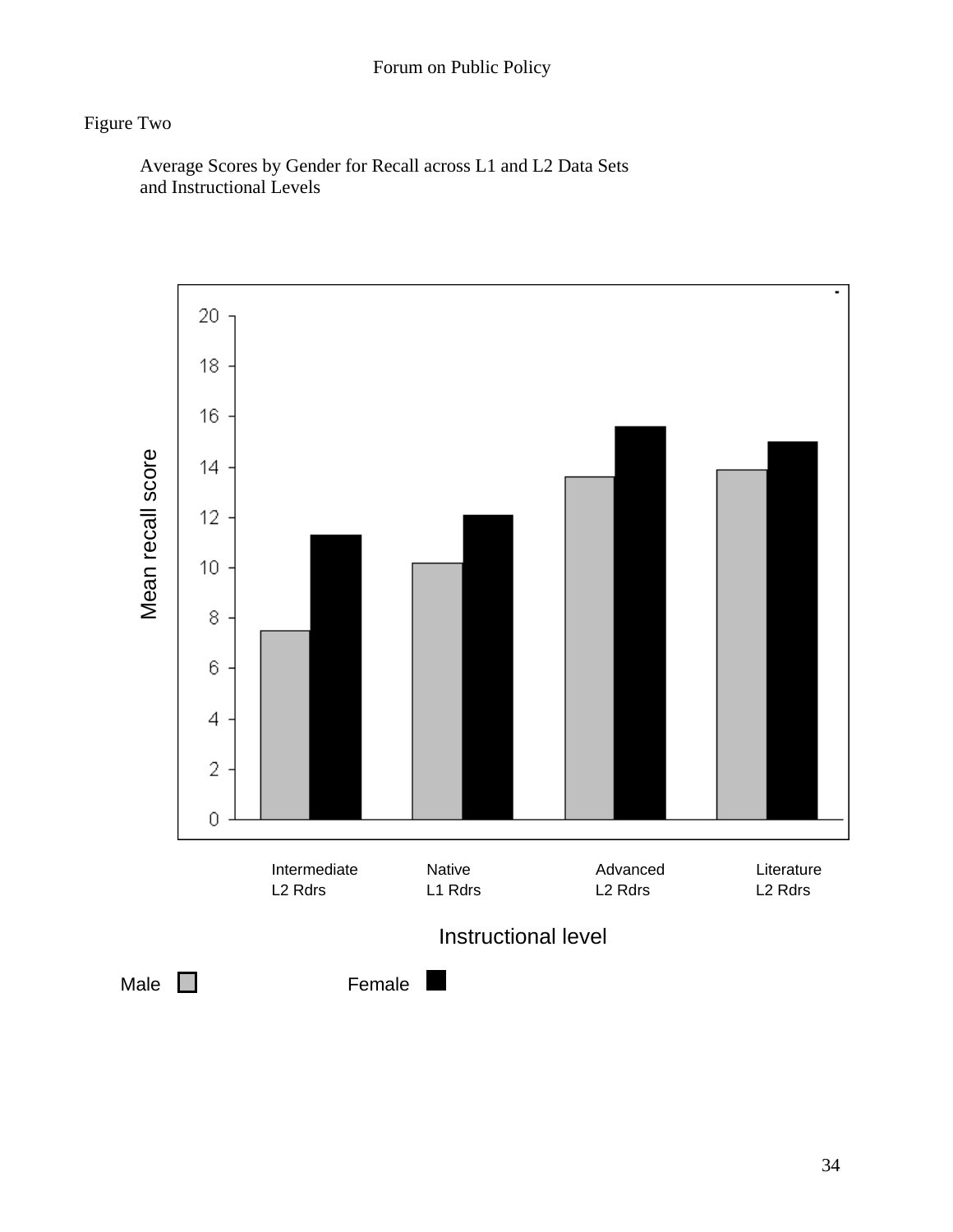Figure Three Average Scores by Gender for MC across L1 and L2 Data Sets and Instructional Levels